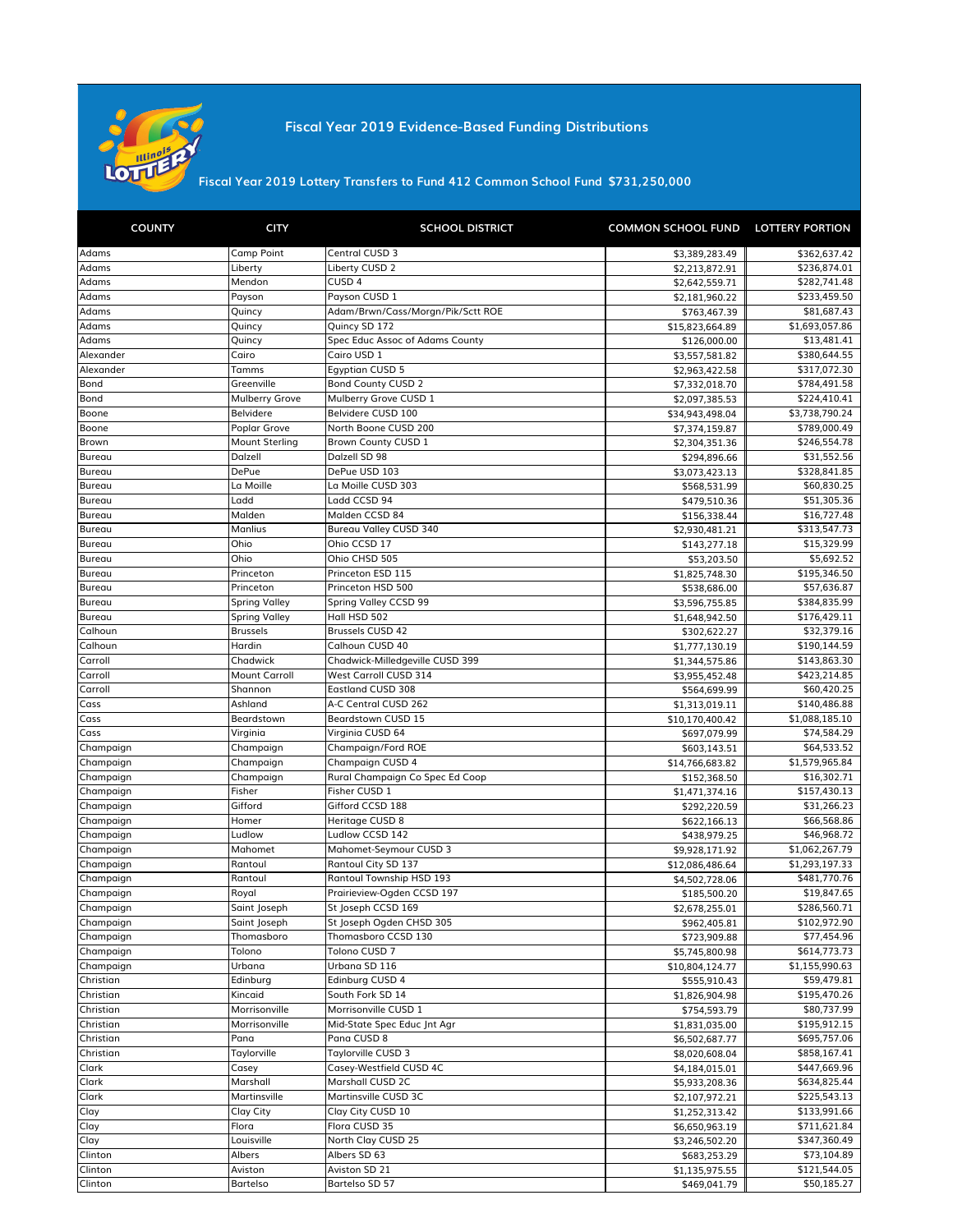| <b>COUNTY</b>      | <b>CITY</b>                              | <b>SCHOOL DISTRICT</b>                                                              | <b>COMMON SCHOOL FUND LOTTERY PORTION</b> |                                |
|--------------------|------------------------------------------|-------------------------------------------------------------------------------------|-------------------------------------------|--------------------------------|
| Clinton            | <b>Breese</b>                            | Breese ESD 12                                                                       | \$1,156,241.42                            | \$123,712.40                   |
| Clinton            | <b>Breese</b>                            | Central CHSD 71                                                                     | \$487,559.42                              | \$52,166.57                    |
| Clinton            | <b>Breese</b>                            | St Rose SD 14-15                                                                    | \$340,364.34                              | \$36,417.39                    |
| Clinton            | Carlyle                                  | Carlyle CUSD 1                                                                      | \$3,282,382.82                            | \$351,199.55                   |
| Clinton            | Centralia                                | Willow Grove SD 46                                                                  | \$898,430.27                              | \$96,127.82                    |
| Clinton            | Centralia                                | North Wamac SD 186                                                                  | \$1,013,030.24                            | \$108,389.48                   |
| Clinton<br>Clinton | Damiansville                             | Damiansville SD 62<br>Germantown SD 60                                              | \$255,506.42                              | \$27,337.99                    |
| Clinton            | Germantown<br>Mount Vernon               | Clintn/Jeffrsn/Marin/Washngtn ROE                                                   | \$720,631.14<br>\$526,601.60              | \$77,104.15<br>\$56,343.90     |
| Clinton            | Trenton                                  | Wesclin CUSD 3                                                                      | \$4,475,768.14                            | \$478,886.18                   |
| COLES              | Charleston                               | Clk/Cls/Cmbn/Dglas/Edgr/Mltr/Shlb                                                   | \$851,520.04                              | \$91,108.65                    |
| Coles              | Charleston                               | Charleston CUSD 1                                                                   | \$8,070,997.37                            | \$863,558.83                   |
| Coles              | Charleston                               | Eastern IL Area of Spec Educ                                                        | \$1,195,596.00                            | \$127,923.16                   |
| Coles              | Mattoon                                  | Mattoon CUSD 2                                                                      | \$14,296,676.80                           | \$1,529,677.30                 |
| Coles              | Oakland                                  | Oakland CUSD 5                                                                      | \$806,823.30                              | \$86,326.31                    |
| Cook               | Alsip                                    | Atwood Heights SD 125                                                               | \$2,897,255.49                            | \$309,992.74                   |
| Cook<br>Cook       | Alsip<br>Arlington Heights               | Alsip-Hazlgrn-Oaklwn SD 126                                                         | \$2,491,911.00                            | \$266,622.78<br>\$499,514.03   |
| Cook               | <b>Arlington Heights</b>                 | Arlington Heights SD 25<br>Township HSD 214                                         | \$4,668,560.24<br>\$10,086,769.80         | \$1,079,237.01                 |
| Cook               | Bellwood                                 | Bellwood SD 88                                                                      | \$17,252,559.88                           | \$1,845,942.91                 |
| Cook               | Berkeley                                 | Berkeley SD 87                                                                      | \$14,961,558.29                           | \$1,600,816.50                 |
| Cook               | Berwyn                                   | Berwyn North SD 98                                                                  | \$25,791,418.53                           | \$2,759,560.70                 |
| Cook               | Berwyn                                   | Berwyn South SD 100                                                                 | \$24,851,840.55                           | \$2,659,030.27                 |
| Cook               | <b>Blue Island</b>                       | Cook County SD 130                                                                  | \$19,557,111.48                           | \$2,092,519.11                 |
| Cook               | <b>Broadview</b>                         | Lindop SD 92                                                                        | \$1,078,602.74                            | \$115,405.43                   |
| Cook               | <b>Brookfield</b>                        | Brookfield Lagrange Park SD 95                                                      | \$2,268,028.50                            | \$242,668.40                   |
| Cook               | Burbank                                  | Burbank SD 111                                                                      | \$11,997,753.55                           | \$1,283,703.30                 |
| Cook               | Burbank                                  | Reavis Twp HSD 220                                                                  | \$2,731,845.54                            | \$292,294.65                   |
| Cook               | Burbank                                  | A E R O Spec Educ Coop                                                              | \$1,912,583.00                            | \$204,637.40                   |
| Cook               | Burnham                                  | Burnham SD 154-5<br>Pleasantdale SD 107                                             | \$1,445,243.73                            | \$154,634.29                   |
| Cook<br>Cook       | <b>Burr Ridge</b><br><b>Calumet City</b> | Dolton SD 149                                                                       | \$530,901.24                              | \$56,803.94<br>\$2,250,784.32  |
| Cook               | Calumet City                             | Calumet City SD 155                                                                 | \$21,036,290.43<br>\$8,921,782.80         | \$954,588.88                   |
| Cook               | Calumet City                             | Lincoln ESD 156                                                                     | \$8,144,055.60                            | \$871,375.72                   |
| Cook               | <b>Calumet City</b>                      | Hoover-Schrum Memorial SD 157                                                       | \$4,839,496.24                            | \$517,803.38                   |
| Cook               | <b>Calumet Park</b>                      | Calumet Public SD 132                                                               | \$8,847,924.88                            | \$946,686.42                   |
| Cook               | Chicago                                  | Central Stickney SD 110                                                             | \$955,624.11                              | \$102,247.29                   |
| Cook               | Chicago                                  | City of Chicago SD 299                                                              | \$1,605,782,570.58                        | \$171,811,196.50               |
| Cook               | Chicago                                  | Horizon Science Acad-McKinley Park Charter Sch                                      | \$9,601,761.22                            | \$1,027,343.37                 |
| Cook               | Chicago                                  | Horizon Science Acad-Belmont Charter Sch                                            | \$6,714,652.12                            | \$718,436.25                   |
| Cook               | Chicago                                  | Amandla Charter School                                                              | \$3,683,717.87                            | \$394,140.52                   |
| Cook<br>Cook       | Chicago                                  | Bronzeville Lighthouse Charter School<br>Betty Shabazz International Charter School | \$2,989,877.67<br>\$7,138,179.73          | \$319,902.87<br>\$763,751.72   |
| Cook               | Chicago<br>Chicago Heights               | Region 07 South Cook ISC 4                                                          | \$975,552.17                              | \$104,379.50                   |
| Cook               | Chicago Heights                          | Flossmoor SD 161                                                                    | \$6,622,581.61                            | \$708,585.14                   |
| Cook               | Chicago Heights                          | Chicago Heights SD 170                                                              | \$25,995,124.90                           | \$2,781,356.33                 |
| Cook               | Chicago Heights                          | Bloom Twp HSD 206                                                                   | \$22,143,696.47                           | \$2,369,271.57                 |
| Cook               | Chicago Heights                          | Speed SEJA #802                                                                     | \$1,201,076.00                            | \$128,509.49                   |
| Cook               | Chicago Ridge                            | Chicago Ridge SD 127-5                                                              | \$9,635,076.43                            | \$1,030,907.94                 |
| Cook               | Cicero                                   | Cicero SD 99                                                                        | \$115,730,852.43                          | \$12,382,657.90                |
| Cook               | Cicero                                   | J S Morton HSD 201                                                                  | \$61,858,688.72                           | \$6,618,589.29                 |
| Cook               | Country Club Hills                       | Country Club Hills SD 160                                                           | \$7,485,977.19                            | \$800,964.42                   |
| Cook               | Crestwood                                | <b>Eisenhower Cooperative</b>                                                       | \$1,048,432.00                            | \$112,177.30                   |
| Cook<br>Cook       | Des Plaines<br>Des Plaines               | Region 05 North Cook ISC 1<br>CCSD 62                                               | \$405,037.71<br>\$8,048,394.50            | \$43,337.13<br>\$861,140.43    |
| Cook               | Des Plaines                              | East Maine SD 63                                                                    | \$7,325,434.26                            | \$783,787.08                   |
| Cook               | Elk Grove Vlg                            | Comm Cons SD 59                                                                     | \$11,804,502.20                           | \$1,263,026.32                 |
| Cook               | <b>Elmwood Park</b>                      | Elmwood Park CUSD 401                                                               | \$12,114,671.47                           | \$1,296,212.97                 |
| Cook               | Evanston                                 | Evanston CCSD 65                                                                    | \$8,267,246.52                            | \$884,556.57                   |
| Cook               | Evanston                                 | Evanston Twp HSD 202                                                                | \$2,949,511.07                            | \$315,583.84                   |
| Cook               | Evergreen Park                           | Evergreen Park ESD 124                                                              | \$3,000,779.18                            | \$321,069.28                   |
| Cook               | Evergreen Park                           | Evergreen Park CHSD 231                                                             | \$2,441,094.11                            | \$261,185.61                   |
| Cook               | Flossmoor                                | Homewood Flossmoor CHSD 233                                                         | \$13,534,970.49                           | \$1,448,178.30                 |
| Cook               | Ford Heights                             | Ford Heights SD 169                                                                 | \$2,078,979.92                            | \$222,441.09                   |
| Cook               | Forest Park                              | Forest Park SD 91                                                                   | \$1,593,914.90                            | \$170,541.41                   |
| Cook<br>Cook       | Forest Park<br>Franklin Park             | Proviso Twp HSD 209<br>Mannheim SD 83                                               | \$15,694,016.96<br>\$6,332,657.61         | \$1,679,186.14<br>\$677,564.63 |
| Cook               | Franklin Park                            | Leyden Area Spec Educ Coop                                                          | \$332,786.00                              | \$35,606.54                    |
| Cook               | Franklin Park                            | Franklin Park SD 84                                                                 | \$2,589,610.17                            | \$277,076.13                   |
| Cook               | Franklin Park                            | Leyden CHSD 212                                                                     | \$9,767,382.86                            | \$1,045,064.11                 |
| Cook               | Glencoe                                  | Glencoe SD 35                                                                       | \$716,086.82                              | \$76,617.93                    |
| Cook               | Glenview                                 | Glenview CCSD 34                                                                    | \$4,256,282.22                            | \$455,402.22                   |
| Cook               | Glenview                                 | Northfield Twp HSD 225                                                              | \$3,364,000.01                            | \$359,932.21                   |
| Cook               | Glenwood                                 | Brookwood SD 167                                                                    | \$6,395,725.04                            | \$684,312.55                   |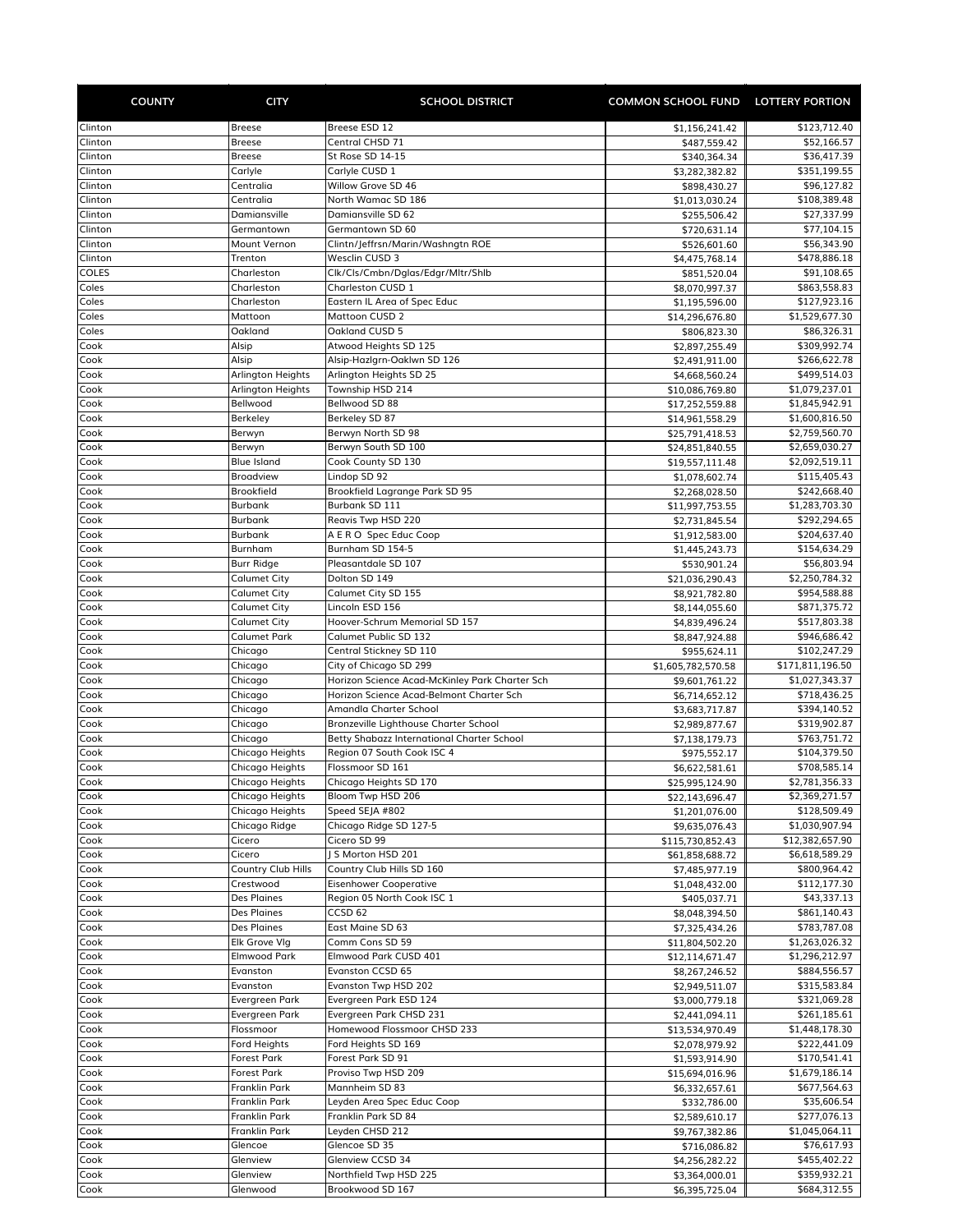| <b>COUNTY</b> | <b>CITY</b>                         | <b>SCHOOL DISTRICT</b>                                            | COMMON SCHOOL FUND LOTTERY PORTION |                                |
|---------------|-------------------------------------|-------------------------------------------------------------------|------------------------------------|--------------------------------|
| Cook          | Glenwood                            | Glenwood Academy                                                  | \$625,500.00                       | \$66,925.56                    |
| Cook          | Harvey                              | W Harvey-Dixmoor PSD 147                                          | \$10,354,308.96                    | \$1,107,862.45                 |
| Cook          | Harvey                              | Harvey SD 152                                                     | \$18,885,181.08                    | \$2,020,625.72                 |
| Cook          | Harwood Heights                     | Union Ridge SD 86                                                 | \$898,686.18                       | \$96,155.20                    |
| Cook          | <b>Hazel Crest</b><br>Hillside      | Hazel Crest SD 152-5<br>Region 06 West Cook ISC 2                 | \$6,637,912.20                     | \$710,225.44                   |
| Cook<br>Cook  | Hillside                            | Hillside SD 93                                                    | \$4,656,987.33<br>\$626,164.88     | \$498,275.78<br>\$66,996.70    |
| Cook          | Homewood                            | Homewood SD 153                                                   | \$6,212,893.78                     | \$664,750.47                   |
| Cook          | Justice                             | Indian Springs SD 109                                             | \$16,348,386.10                    | \$1,749,200.56                 |
| Cook          | Kenilworth                          | Kenilworth SD 38                                                  | \$273,536.35                       | \$29,267.11                    |
| Cook          | La Grange                           | La Grange SD 105 South                                            | \$1,553,266.43                     | \$166,192.22                   |
| Cook          | La Grange                           | Lyons Twp HSD 204                                                 | \$2,786,485.14                     | \$298,140.83                   |
| Cook          | La Grange                           | Lagrange Area Dept Spec Ed-Ladse                                  | \$1,650,112.50                     | \$176,554.29                   |
| Cook<br>Cook  | La Grange Park                      | La Grange Highlands LaGrange Highlands SD 106<br>La Grange SD 102 | \$570,873.20<br>\$3,443,012.59     | \$61,080.75<br>\$368,386.18    |
| Cook          | Lansing                             | Lansing SD 158                                                    | \$15,181,394.99                    | \$1,624,337.99                 |
| Cook          | Lansing                             | Sunnybrook SD 171                                                 | \$5,445,550.52                     | \$582,648.34                   |
| Cook          | Lansing                             | Thornton Fractional Twp HSD 215                                   | \$23,816,465.62                    | \$2,548,250.01                 |
| Cook          | Lemont                              | Lemont-Bromberek CSD 113A                                         | \$1,522,482.32                     | \$162,898.46                   |
| Cook          | Lemont                              | Lemont Twp HSD 210                                                | \$883,395.50                       | \$94,519.17                    |
| Cook          | Lincolnwood                         | Lincolnwood SD 74                                                 | \$1,161,405.11                     | \$124,264.89                   |
| Cook          | Lynwood                             | Sandridge SD 172<br>Lyons SD 103                                  | \$2,482,436.74                     | \$265,609.08<br>\$906,653.29   |
| Cook<br>Cook  | Lyons<br>Markham                    | Prairie-Hills ESD 144                                             | \$8,473,767.02<br>\$17,979,690.15  | \$1,923,742.44                 |
| Cook          | Matteson                            | <b>ESD 159</b>                                                    | \$3,666,772.36                     | \$392,327.43                   |
| Cook          | Matteson                            | Rich Twp HSD 227                                                  | \$9,592,377.65                     | \$1,026,339.38                 |
| Cook          | Maywood                             | Proviso Area Exceptional Child                                    | \$1,972,708.00                     | \$211,070.49                   |
| Cook          | <b>Melrose Park</b>                 | Maywood-Melrose Park-Broadview 89                                 | \$42,628,939.02                    | \$4,561,096.35                 |
| Cook          | Midlothian                          | Midlothian SD 143                                                 | \$11,066,388.35                    | \$1,184,051.60                 |
| Cook          | Midlothian                          | Bremen CHSD 228<br>Golf ESD 67                                    | \$30,775,745.18                    | \$3,292,860.25                 |
| Cook<br>Cook  | <b>Morton Grove</b><br>Morton Grove | Morton Grove SD 70                                                | \$565,334.92<br>\$814,208.03       | \$60,488.18<br>\$87,116.44     |
| Cook          | Morton Grove                        | Niles Twp District for Spec Educ                                  | \$928,137.50                       | \$99,306.36                    |
| Cook          | Mt Prospect                         | <b>River Trails SD 26</b>                                         | \$1,476,947.49                     | \$158,026.45                   |
| Cook          | Mt Prospect                         | Mount Prospect SD 57                                              | \$1,922,304.55                     | \$205,677.56                   |
| Cook          | Mt Prospect                         | NW Suburban Spec Educ Org                                         | \$2,435,977.50                     | \$260,638.16                   |
| Cook          | <b>Niles</b>                        | Niles ESD 71                                                      | \$552,969.73                       | \$59,165.17                    |
| Cook          | Norridge                            | Pennoyer SD 79                                                    | \$504,963.54                       | \$54,028.73                    |
| Cook<br>Cook  | Norridge<br>Norridge                | Norridge SD 80<br>Ridgewood CHSD 234                              | \$1,241,178.67<br>\$895,324.72     | \$132,800.29<br>\$95,795.54    |
| Cook          | North Riverside                     | Komarek SD 94                                                     | \$515,135.59                       | \$55,117.09                    |
| Cook          | Northbrook                          | Northbrook ESD 27                                                 | \$787,401.22                       | \$84,248.23                    |
| Cook          | Northbrook                          | Northbrook SD 28                                                  | \$1,050,885.34                     | \$112,439.80                   |
| Cook          | Northbrook                          | Northbrook/Glenview SD 30                                         | \$707,840.59                       | \$75,735.62                    |
| Cook          | Northbrook                          | West Northfield SD 31                                             | \$805,360.15                       | \$86,169.76                    |
| Cook          | Northfield                          | Sunset Ridge SD 29                                                | \$368,864.19                       | \$39,466.74                    |
| Cook<br>Cook  | Northfield<br>Oak Forest            | New Trier Twp HSD 203<br>Forest Ridge SD 142                      | \$2,407,448.14<br>\$5,589,835.81   | \$257,585.65<br>\$598,086.19   |
| Cook          | Oak Forest                          | Southwest Cook Coop Spec Ed                                       | \$1,790,522.50                     | \$191,577.50                   |
| Cook          | Oak Forest                          | Arbor Park SD 145                                                 | \$6,091,342.37                     | \$651,745.04                   |
| Cook          | Oak Lawn                            | Ridgeland SD 122                                                  | \$7,250,839.62                     | \$775,805.80                   |
| Cook          | Oak Lawn                            | Oak Lawn-Hometown SD 123                                          | \$6,428,219.89                     | \$687,789.35                   |
| Cook          | Oak Lawn                            | <b>CHSD 218</b>                                                   | \$19,533,123.26                    | \$2,089,952.49                 |
| Cook          | Oak Lawn                            | Oak Lawn CHSD 229                                                 | \$5,973,865.44                     | \$639,175.56                   |
| Cook<br>Cook  | Oak Park<br>Oak Park                | Oak Park ESD 97<br>Oak Park - River Forest SD 200                 | \$11,324,688.13<br>\$6,216,515.08  | \$1,211,688.46<br>\$665,137.93 |
| Cook          | <b>Orland Park</b>                  | Orland SD 135                                                     | \$4,362,619.13                     | \$466,779.77                   |
| Cook          | Orland Park                         | Cons HSD 230                                                      | \$7,708,923.67                     | \$824,818.64                   |
| Cook          | Palatine                            | Palatine CCSD 15                                                  | \$16,537,201.71                    | \$1,769,402.95                 |
| Cook          | Palatine                            | Township HSD 211                                                  | \$12,137,280.74                    | \$1,298,632.06                 |
| Cook          | Palos Heights                       | Palos Heights SD 128                                              | \$583,563.22                       | \$62,438.52                    |
| Cook          | Palos Hills                         | North Palos SD 117                                                | \$11,151,369.12                    | \$1,193,144.14                 |
| Cook<br>Cook  | Palos Park<br>Park Forest           | Palos CCSD 118<br>Park Forest SD 163                              | \$1,635,754.40                     | \$175,018.04<br>\$1,586,998.48 |
| Cook          | Park Ridge                          | Park Ridge CCSD 64                                                | \$14,832,412.23<br>\$3,362,247.72  | \$359,744.72                   |
| Cook          | Park Ridge                          | Maine Township HSD 207                                            | \$5,604,015.52                     | \$599,603.35                   |
| Cook          | Posen                               | Posen-Robbins ESD 143-5                                           | \$14,327,702.91                    | \$1,532,996.95                 |
| Cook          | Prospect Heights                    | Prospect Heights SD 23                                            | \$1,753,620.09                     | \$187,629.12                   |
| Cook          | <b>Richton Park</b>                 | Matteson ESD 162                                                  | \$12,001,983.95                    | \$1,284,155.94                 |
| Cook          | <b>Richton Park</b>                 | Southland College Prep Charter High School                        | \$10,414,046.94                    | \$1,114,254.13                 |
| Cook          | <b>River Forest</b>                 | River Forest SD 90                                                | \$1,072,914.00                     | \$114,796.76                   |
| Cook<br>Cook  | River Grove<br><b>River Grove</b>   | Rhodes SD 84-5<br>River Grove SD 85-5                             | \$1,621,031.91<br>\$3,004,414.28   | \$173,442.80<br>\$321,458.22   |
| Cook          | Riverdale                           | Gen George Patton SD 133                                          | \$2,380,220.82                     | \$254,672.45                   |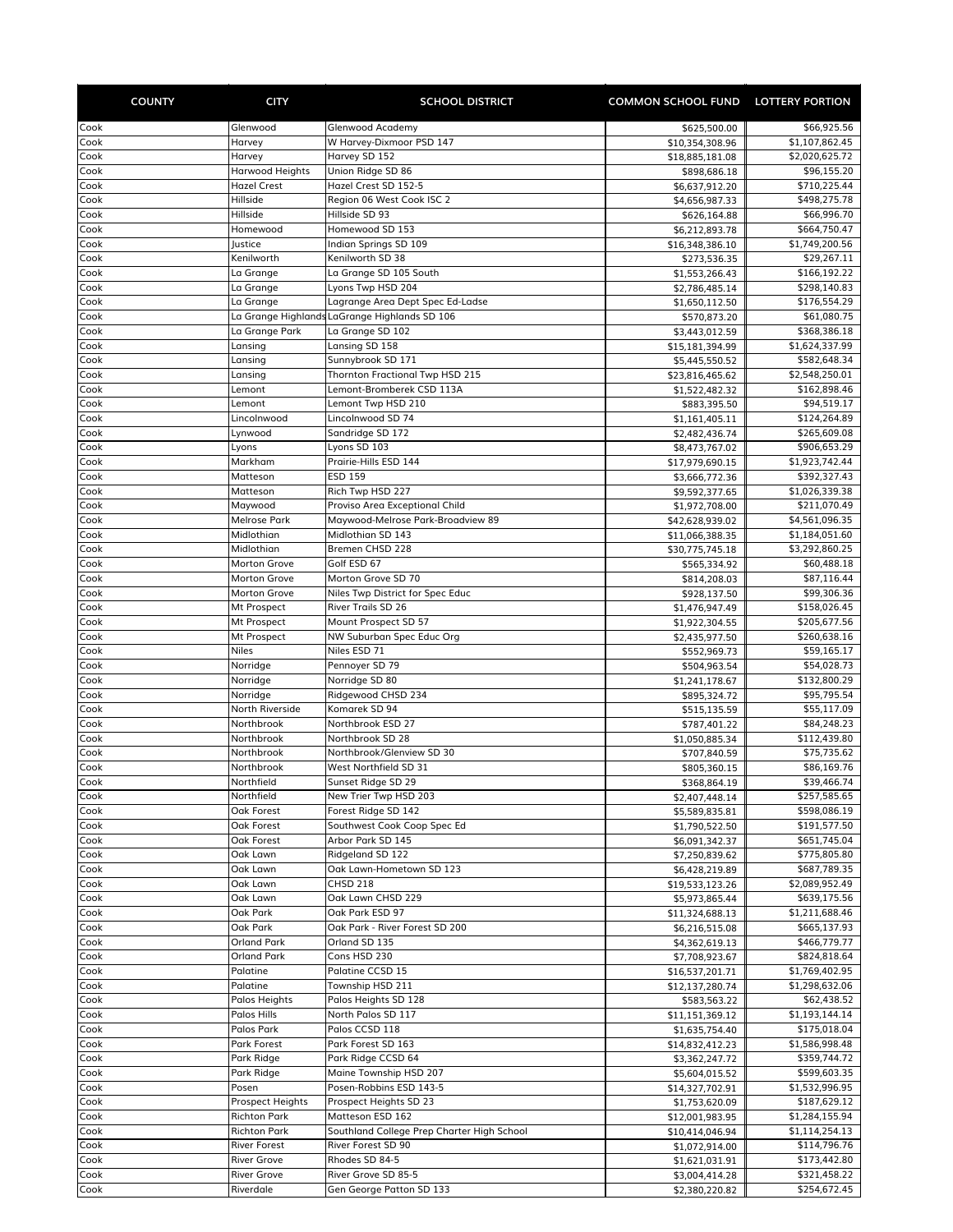| <b>COUNTY</b>              | <b>CITY</b>                        | <b>SCHOOL DISTRICT</b>                                         | <b>COMMON SCHOOL FUND LOTTERY PORTION</b> |                                |
|----------------------------|------------------------------------|----------------------------------------------------------------|-------------------------------------------|--------------------------------|
| Cook                       | Riverdale                          | Dolton SD 148                                                  | \$19,634,804.41                           | \$2,100,831.89                 |
| Cook                       | Riverside                          | Riverside SD 96                                                | \$1,492,101.23                            | \$159,647.83                   |
| Cook                       | Riverside                          | Riverside-Brookfield Twp SD 208                                | \$1,987,892.98                            | \$212,695.22                   |
| Cook                       | Rosemont                           | Rosemont ESD 78                                                | \$269,398.65                              | \$28,824.39                    |
| Cook                       | Sauk Village                       | <b>CCSD 168</b>                                                | \$11,901,622.17                           | \$1,273,417.70                 |
| Cook<br>Cook               | Schaumburg<br><b>Schiller Park</b> | Schaumburg CCSD 54<br>Schiller Park SD 81                      | \$16,500,631.23                           | \$1,765,490.08<br>\$384,523.32 |
| Cook                       | Skokie                             | Skokie SD 68                                                   | \$3,593,833.58<br>\$2,332,003.79          | \$249,513.46                   |
| Cook                       | Skokie                             | Skokie SD 69                                                   | \$3,763,225.54                            | \$402,647.47                   |
| Cook                       | Skokie                             | Fairview SD 72                                                 | \$539,364.54                              | \$57,709.47                    |
| Cook                       | Skokie                             | East Prairie SD 73                                             | \$617,959.29                              | \$66,118.74                    |
| Cook                       | Skokie                             | Skokie SD 73-5                                                 | \$1,271,880.11                            | \$136,085.20                   |
| Cook                       | Skokie                             | Niles Twp HSD 219                                              | \$4,841,225.64                            | \$517,988.42                   |
| Cook                       | South Holland                      | South Holland SD 150                                           | \$2,309,466.29                            | \$247,102.05                   |
| Cook<br>Cook               | South Holland<br>South Holland     | <b>Exc Children Have Opportunities</b><br>South Holland SD 151 | \$2,583,587.00<br>\$9,122,018.37          | \$276,431.68<br>\$976,013.14   |
| Cook                       | South Holland                      | Thornton Twp HSD 205                                           | \$38,432,895.86                           | \$4,112,139.43                 |
| Cook                       | Steger                             | Steger SD 194                                                  | \$7,564,129.52                            | \$809,326.35                   |
| Cook                       | Summit                             | Summit SD 104                                                  | \$11,751,036.70                           | \$1,257,305.76                 |
| Cook                       | Summit                             | Argo CHSD 217                                                  | \$9,488,475.95                            | \$1,015,222.38                 |
| Cook                       | Thornton                           | Thornton SD 154                                                | \$417,715.57                              | \$44,693.60                    |
| Cook                       | <b>Tinley Park</b>                 | Kirby SD 140                                                   | \$5,636,397.49                            | \$603,068.07                   |
| Cook                       | <b>Tinley Park</b>                 | CCSD 146                                                       | \$2,565,597.61                            | \$274,506.90                   |
| Cook<br>Cook               | Westchester<br>Western Springs     | Westchester SD 92-5<br>Western Springs SD 101                  | \$1,281,302.34<br>\$1,076,399.21          | \$137,093.34<br>\$115,169.66   |
| Cook                       | Wheeling                           | <b>Wheeling CCSD 21</b>                                        | \$12,872,840.14                           | \$1,377,333.46                 |
| Cook                       | <b>Willow Springs</b>              | Willow Springs SD 108                                          | \$1,488,225.57                            | \$159,233.15                   |
| Cook                       | Wilmette                           | Avoca SD 37                                                    | \$461,445.26                              | \$49,372.48                    |
| Cook                       | Wilmette                           | Wilmette SD 39                                                 | \$2,791,580.03                            | \$298,685.96                   |
| Cook                       | Wilmette                           | Wilmette Community Sp Ed Agreement                             | \$9,000.00                                | \$962.96                       |
| Cook                       | Winnetka                           | Winnetka SD 36                                                 | \$1,084,336.75                            | \$116,018.94                   |
| Cook                       | Worth                              | Worth SD 127                                                   | \$5,312,231.14                            | \$568,383.79                   |
| Crawford<br>Crawford       | Hutsonville<br>Oblong              | Hutsonville CUSD 1<br>Oblong CUSD 4                            | \$1,265,165.31                            | \$135,366.75<br>\$271,366.83   |
| Crawford                   | Palestine                          | Palestine CUSD 3                                               | \$2,536,249.86<br>\$1,242,082.75          | \$132,897.02                   |
| Crawford                   | Robinson                           | Robinson CUSD 2                                                | \$1,890,114.52                            | \$202,233.38                   |
| Crawford                   | <b>Sainte Marie</b>                | South Eastern Sp Ed Program                                    | \$591,831.50                              | \$63,323.19                    |
| Cumberland                 | Neoga                              | Neoga CUSD 3                                                   | \$2,436,366.42                            | \$260,679.77                   |
| Cumberland                 | Toledo                             | <b>Cumberland CUSD 77</b>                                      | \$4,877,392.39                            | \$521,858.09                   |
| Dekalb                     | Dekalb                             | De Kalb ROE                                                    | \$187,241.40                              | \$20,033.95                    |
| Dekalb                     | DeKalb                             | DeKalb CUSD 428                                                | \$28,669,099.91                           | \$3,067,459.10                 |
| Dekalb<br>Dekalb           | Genoa<br>Hinckley                  | Genoa Kingston CUSD 424<br>Hinckley Big Rock CUSD 429          | \$7,395,413.17<br>\$705,266.65            | \$791,274.49<br>\$75,460.22    |
| Dekalb                     | Kirkland                           | Hiawatha CUSD 426                                              | \$1,587,083.68                            | \$169,810.50                   |
| Dekalb                     | Sandwich                           | Sandwich CUSD 430                                              | \$6,014,177.58                            | \$643,488.77                   |
| Dekalb                     | Shabbona                           | Indian Creek CUSD 425                                          | \$666,441.39                              | \$71,306.10                    |
| Dekalb                     | Somonauk                           | Somonauk CUSD 432                                              | \$1,618,812.14                            | \$173,205.30                   |
| Dekalb                     | Sycamore                           | Sycamore CUSD 427                                              | \$10,884,058.74                           | \$1,164,543.19                 |
| Dekalb                     | Sycamore                           | Northwestern Illinois Assn                                     | \$1,362,812.50                            | \$145,814.54                   |
| <b>Dept Of Corrections</b> | Chicago                            | IDJJ Sch Dist 428                                              | \$205,922.00                              | \$22,032.69                    |
| Dewitt<br>Dewitt           | Clinton<br><b>Farmer City</b>      | Clinton CUSD 15<br>Blue Ridge CUSD 18                          | \$2,148,339.97<br>\$867,789.27            | \$229,862.29<br>\$92,849.38    |
| Douglas                    | Arcola                             | Arcola CUSD 306                                                | \$3,062,511.95                            | \$327,674.40                   |
| Douglas                    | Arthur                             | Arthur CUSD 305                                                | \$2,070,479.09                            | \$221,531.54                   |
| Douglas                    | Tuscola                            | Tuscola CUSD 301                                               | \$1,403,711.96                            | \$150,190.59                   |
| Douglas                    | Villa Grove                        | Villa Grove CUSD 302                                           | \$2,497,468.67                            | \$267,217.42                   |
| Dupage                     | Addison                            | Addison SD 4                                                   | \$11,702,264.99                           | \$1,252,087.42                 |
| Dupage                     | Addison                            | DuPage HSD 88                                                  | \$5,261,763.38                            | \$562,983.98                   |
| Dupage                     | Aurora                             | Indian Prairie CUSD 204                                        | \$39,421,876.72                           | \$4,217,955.74                 |
| Dupage<br>Dupage           | Bensenville<br>Bensenville         | Bensenville SD 2<br>Fenton CHSD 100                            | \$4,354,174.75                            | \$465,876.26<br>\$197,448.42   |
| Dupage                     | Bloomingdale                       | Bloomingdale SD 13                                             | \$1,845,393.26<br>\$917,839.68            | \$98,204.54                    |
| Dupage                     | Bloomingdale                       | CCSD 93                                                        | \$3,906,412.49                            | \$417,967.80                   |
| Dupage                     | Burr Ridge                         | <b>CCSD 180</b>                                                | \$1,849,494.20                            | \$197,887.20                   |
| Dupage                     | <b>Clarendon Hills</b>             | Hinsdale CCSD 181                                              | \$2,245,920.78                            | \$240,302.98                   |
| Dupage                     | Darien                             | Darien SD 61                                                   | \$1,862,319.20                            | \$199,259.41                   |
| Dupage                     | Darien                             | Cass SD 63                                                     | \$539,875.47                              | \$57,764.14                    |
| Dupage                     | Downers Grove                      | Downers Grove GSD 58                                           | \$3,205,635.10                            | \$342,987.91                   |
| Dupage                     | Downers Grove                      | Center Cass SD 66                                              | \$679,696.22                              | \$72,724.30                    |
| Dupage                     | Downers Grove                      | CHSD 99                                                        | \$4,030,580.70                            | \$431,253.21                   |
| Dupage<br>Dupage           | Elmhurst<br>Glen Ellyn             | Elmhurst SD 205<br>Coop Assoc for Spec Educ                    | \$6,496,568.55<br>\$1,499,380.50          | \$695,102.34<br>\$160,426.67   |
| Dupage                     | Glen Ellyn                         | Glen Ellyn SD 41                                               | \$2,623,000.72                            | \$280,648.76                   |
| Dupage                     | Glen Ellyn                         | Glenbard Twp HSD 87                                            | \$7,510,308.57                            | \$803,567.76                   |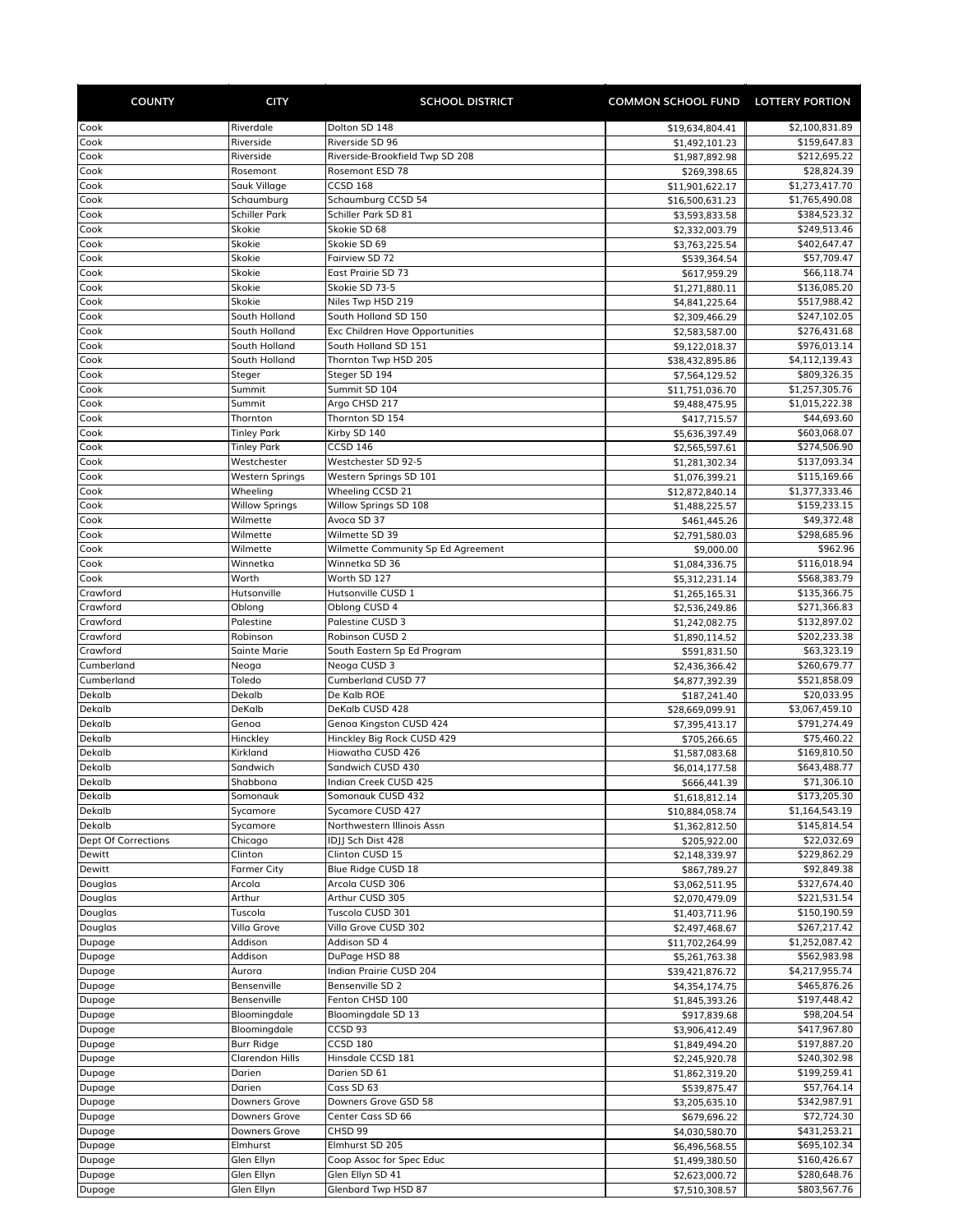| <b>COUNTY</b>        | <b>CITY</b>                | <b>SCHOOL DISTRICT</b>                            | COMMON SCHOOL FUND LOTTERY PORTION |                              |
|----------------------|----------------------------|---------------------------------------------------|------------------------------------|------------------------------|
| Dupage               | Glen Ellyn                 | CCSD 89                                           | \$1,577,661.39                     | \$168,802.36                 |
| Dupage               | <b>Glendale Heights</b>    | Marquardt SD 15                                   | \$10,095,703.88                    | \$1,080,192.92               |
| Dupage               | <b>Glendale Heights</b>    | Queen Bee SD 16                                   | \$7,315,540.21                     | \$782,728.46                 |
| Dupage               | Hanover Park               | Keeneyville SD 20                                 | \$2,650,872.76                     | \$283,630.94                 |
| Dupage               | Hinsdale                   | Hinsdale Twp HSD 86                               | \$2,798,272.01                     | \$299,401.97                 |
| Dupage               | Itasca<br>Lisle            | Itasca SD 10<br>Lisle CUSD 202                    | \$622,067.56                       | \$66,558.31<br>\$133,987.34  |
| Dupage<br>Dupage     | Lisle                      | School Assn For Special Educ                      | \$1,252,273.06<br>\$2,799,607.00   | \$299,544.81                 |
| Dupage               | Lombard                    | Lombard SD 44                                     | \$3,355,258.14                     | \$358,996.87                 |
| Dupage               | Naperville                 | Naperville CUSD 203                               | \$12,647,083.35                    | \$1,353,178.55               |
| Dupage               | Oak Brook                  | Butler SD 53                                      | \$292,511.84                       | \$31,297.39                  |
| Dupage               | Roselle                    | Medinah SD 11                                     | \$739,960.97                       | \$79,172.35                  |
| Dupage               | Roselle                    | Roselle SD 12                                     | \$589,632.99                       | \$63,087.96                  |
| Dupage               | Roselle                    | Lake Park CHSD 108                                | \$2,062,547.90                     | \$220,682.94                 |
| Dupage               | Roselle                    | North DuPage Sp Ed Cooperative                    | \$803,809.00                       | \$86,003.79                  |
| Dupage               | Villa Park                 | SD 45 DuPage County                               | \$5,918,425.77                     | \$633,243.77                 |
| Dupage<br>Dupage     | Villa Park<br>West Chicago | Salt Creek SD 48<br>Benjamin SD 25                | \$482,444.24                       | \$51,619.27<br>\$60,809.08   |
| Dupage               | <b>West Chicago</b>        | West Chicago ESD 33                               | \$568,334.13<br>\$23,595,874.07    | \$2,524,647.75               |
| Dupage               | <b>West Chicago</b>        | CHSD 94                                           | \$3,652,314.63                     | \$390,780.52                 |
| Dupage               | Westmont                   | Maercker SD 60                                    | \$1,353,325.72                     | \$144,799.50                 |
| Dupage               | Westmont                   | <b>CUSD 201</b>                                   | \$1,324,409.26                     | \$141,705.57                 |
| Dupage               | Wheaton                    | DuPage ROE                                        | \$3,694,994.84                     | \$395,347.10                 |
| Dupage               | Wheaton                    | <b>CUSD 200</b>                                   | \$12,902,282.68                    | \$1,380,483.68               |
| Dupage               | Willowbrook                | Gower SD 62                                       | \$597,458.80                       | \$63,925.29                  |
| Dupage               | Winfield                   | Winfield SD 34                                    | \$278,464.02                       | \$29,794.34                  |
| Dupage               | <b>Wood Dale</b>           | Wood Dale SD 7                                    | \$1,692,132.23                     | \$181,050.20                 |
| Dupage               | Woodridge                  | Woodridge SD 68                                   | \$4,259,011.71                     | \$455,694.26                 |
| Edgar                | Chrisman                   | <b>Edgar County CUD 6</b>                         | \$620,209.17                       | \$66,359.47                  |
| Edgar<br>Edgar       | Hume                       | Shiloh CUSD 1<br>Kansas CUSD 3                    | \$607,677.87                       | \$65,018.68<br>\$61,849.82   |
| Edgar                | Kansas<br>Paris            | Paris CUSD 4                                      | \$578,061.09                       | \$164,107.01                 |
| Edgar                | Paris                      | Paris-Union SD 95                                 | \$1,533,777.66<br>\$7,553,782.10   | \$808,219.22                 |
| Edgar                | Paris                      | Paris Cooperative High School                     | \$76,500.00                        | \$8,185.14                   |
| Edwards              | Albion                     | <b>Edwards County CUSD 1</b>                      | \$4,157,258.10                     | \$444,807.10                 |
| Effingham            | Altamont                   | Altamont CUSD 10                                  | \$3,279,819.99                     | \$350,925.34                 |
| Effingham            | <b>Beecher City</b>        | Beecher City CUSD 20                              | \$583,087.19                       | \$62,387.59                  |
| Effingham            | Dieterich                  | Dieterich CUSD 30                                 | \$2,290,789.71                     | \$245,103.74                 |
| Effingham            | Effingham                  | Effingham CUSD 40                                 | \$6,163,516.29                     | \$659,467.31                 |
| Effingham            | Teutopolis                 | Teutopolis CUSD 50                                | \$3,201,798.57                     | \$342,577.42                 |
| Fayette              | Brownstown                 | Brownstown CUSD 201                               | \$2,006,581.34                     | \$214,694.78                 |
| Fayette              | Ramsey                     | Ramsey CUSD 204<br>St Elmo CUSD 202               | \$2,535,246.99                     | \$271,259.53                 |
| Fayette<br>Fayette   | Saint Elmo<br>Vandalia     | Bond/Christian/Effingham/Fayette/Montgomery ROE   | \$2,111,095.24<br>\$922,928.77     | \$225,877.28<br>\$98,749.05  |
| Fayette              | Vandalia                   | Vandalia CUSD 203                                 | \$7,195,740.65                     | \$769,910.47                 |
| Ford                 | <b>Gibson City</b>         | Gibson City-Melvin-Sibley CUSD 5                  | \$2,659,263.05                     | \$284,528.66                 |
| Ford                 | Gibson City                | <b>Ford Special Education Coop</b>                | \$79,009.50                        | \$8,453.65                   |
| Ford                 | Paxton                     | Paxton-Buckley-Loda CUD 10                        | \$4,171,948.74                     | \$446,378.93                 |
| Franklin             | Akin                       | Akin CCSD 91                                      | \$213,342.41                       | \$22,826.64                  |
| Franklin             | Benton                     | Frankln/Johnsn/Massc/Willimsn ROE                 | \$679,948.42                       | \$72,751.29                  |
| Franklin             | Benton                     | Benton CCSD 47                                    | \$6,278,234.74                     | \$671,741.64                 |
| Franklin             | Benton                     | Benton Cons HSD 103                               | \$3,263,270.38                     | \$349,154.61                 |
| Franklin             | Christopher                | Christopher USD 99                                | \$5,294,938.63                     | \$566,533.58                 |
| Franklin<br>Franklin | Ewing                      | Ewing Northern CCSD 115<br>Sesser-Valier CUSD 196 | \$942,875.84                       | \$100,883.29<br>\$398,833.70 |
| Franklin             | Sesser<br>Thompsonville    | Thompsonville CUSD 174                            | \$3,727,581.26<br>\$1,757,876.13   | \$188,084.49                 |
| Franklin             | West Frankfort             | Frankfort CUSD 168                                | \$11,357,667.97                    | \$1,215,217.15               |
| Franklin             | Zeigler                    | Zeigler-Royalton CUSD 188                         | \$4,144,511.65                     | \$443,443.29                 |
| Fulton               | Astoria                    | Astoria CUSD 1                                    | \$1,783,815.03                     | \$190,859.83                 |
| Fulton               | Canton                     | Canton Union SD 66                                | \$8,845,663.93                     | \$946,444.51                 |
| Fulton               | Cuba                       | <b>CUSD 3 Fulton County</b>                       | \$1,766,136.37                     | \$188,968.30                 |
| Fulton               | Lewistown                  | Lewistown CUSD 97                                 | \$2,711,049.09                     | \$290,069.53                 |
| Fulton               | London Mills               | Spoon River Valley CUSD 4                         | \$712,211.27                       | \$76,203.26                  |
| Fulton               | Table Grove                | VITCUSD <sub>2</sub>                              | \$730,882.15                       | \$78,200.96                  |
| Gallatin             | Junction                   | Gallatin CUSD 7                                   | \$3,288,833.04                     | \$351,889.70                 |
| Greene               | Carrollton                 | Carrollton CUSD 1                                 | \$2,181,014.41                     | \$233,358.30                 |
| Greene               | Greenfield<br>White Hall   | Greenfield CUSD 10<br>North Greene CUSD 3         | \$1,287,839.62                     | \$137,792.79<br>\$478,936.24 |
| Greene<br>Grundy     | <b>Braceville</b>          | Braceville SD 75                                  | \$4,476,236.05<br>\$803,104.98     | \$85,928.46                  |
| Grundy               | Channahon                  | Minooka CHSD 111                                  | \$5,558,389.78                     | \$594,721.61                 |
| Grundy               | Coal City                  | Coal City CUSD 1                                  | \$1,344,732.20                     | \$143,880.03                 |
| Grundy               | Gardner                    | Gardner CCSD 72C                                  | \$993,123.58                       | \$106,259.56                 |
| Grundy               | Gardner                    | Gardner S Wilmington Twp HSD 73                   | \$812,413.44                       | \$86,924.42                  |
| Grundy               | Mazon                      | Mazon-Verona-Kinsman ESD 2C                       | \$300,382.00                       | \$32,139.46                  |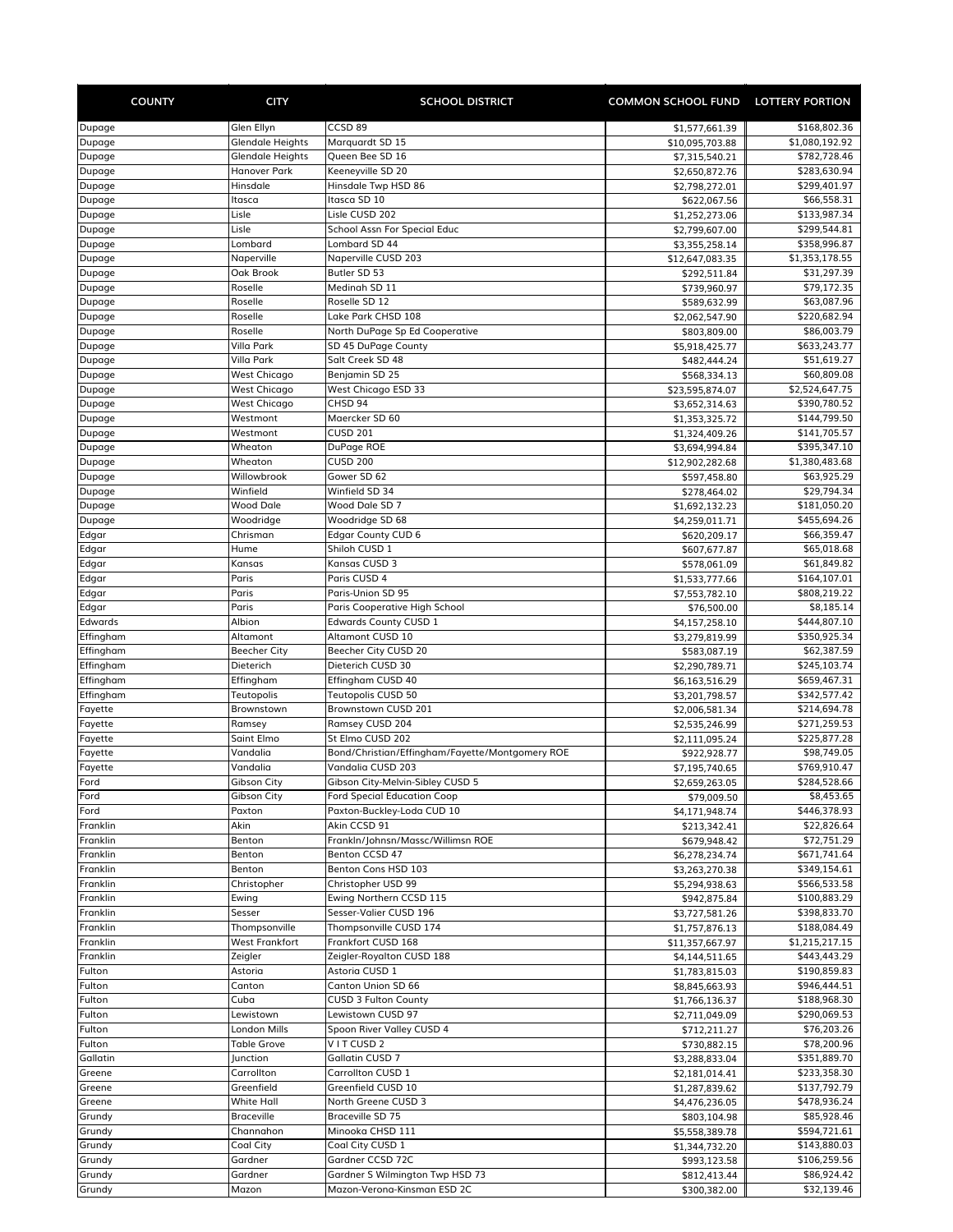| <b>COUNTY</b>            | <b>CITY</b>                                  | <b>SCHOOL DISTRICT</b>                                                            | COMMON SCHOOL FUND LOTTERY PORTION |                              |
|--------------------------|----------------------------------------------|-----------------------------------------------------------------------------------|------------------------------------|------------------------------|
| Grundy                   | Minooka                                      | Minooka CCSD 201                                                                  | \$12,810,420.96                    | \$1,370,654.90               |
| Grundy                   | Morris                                       | Grundy/Kendall ROE                                                                | \$1,121,040.24                     | \$119,946.04                 |
| Grundy                   | Morris                                       | Nettle Creek CCSD 24C                                                             | \$41,990.66                        | \$4,492.80                   |
| Grundy                   | Morris                                       | Morris SD 54                                                                      | \$3,343,638.67                     | \$357,753.64                 |
| Grundy                   | Morris                                       | Saratoga CCSD 60C                                                                 | \$1,055,038.72                     | \$112,884.19                 |
| Grundy<br>Grundy         | Morris<br>Morris                             | Morris CHSD 101<br>Grundy County Spec Educ Coop                                   | \$2,012,768.09                     | \$215,356.74<br>\$95,412.83  |
| Grundy                   | South Wilmington                             | South Wilmington CCSD 74                                                          | \$891,747.84<br>\$237,865.20       | \$25,450.46                  |
| Hamilton                 | Mc Leansboro                                 | Hamilton Co CUSD 10                                                               | \$6,082,491.09                     | \$650,797.99                 |
| Hancock                  | Augusta                                      | Southeastern CUSD 337                                                             | \$1,943,091.30                     | \$207,901.65                 |
| Hancock                  | Carthage                                     | Illini West H S Dist 307                                                          | \$1,151,590.08                     | \$123,214.73                 |
| Hancock                  | Carthage                                     | Carthage ESD 317                                                                  | \$1,078,494.64                     | \$115,393.86                 |
| Hancock                  | <b>Dallas City</b>                           | Dallas ESD 327                                                                    | \$902,285.91                       | \$96,540.36                  |
| Hancock<br>Hancock       | Hamilton<br>La Harpe                         | Hamilton CCSD 328<br>La Harpe CSD 347                                             | \$1,631,936.65                     | \$174,609.56<br>\$53,084.04  |
| Hancock                  | Nauvoo                                       | Nauvoo-Colusa CUSD 325                                                            | \$496,134.26<br>\$315,898.09       | \$33,799.61                  |
| Hancock                  | Warsaw                                       | Warsaw CUSD 316                                                                   | \$1,634,126.08                     | \$174,843.82                 |
| Hardin                   | Elizabethtown                                | Hardin County CUSD 1                                                              | \$3,282,443.05                     | \$351,206.00                 |
| Henderson                | Biggsville                                   | West Central CUSD 235                                                             | \$1,917,311.01                     | \$205,143.28                 |
| Henry                    | Annawan                                      | Annawan CUSD 226                                                                  | \$837,607.87                       | \$89,620.11                  |
| <b>HENRY</b>             | Atkinson                                     | Bureau/Henry/Stark ROE                                                            | \$66,732.04                        | \$7,140.01                   |
| Henry                    | Cambridge                                    | Cambridge CUSD 227                                                                | \$1,209,576.24                     | \$129,418.98                 |
| Henry                    | Colona                                       | Colona SD 190<br>Galva CUSD 224                                                   | \$2,055,157.57                     | \$219,892.21                 |
| Henry<br>Henry           | Galva<br>Geneseo                             | Geneseo CUSD 228                                                                  | \$1,152,890.25<br>\$5,094,672.01   | \$123,353.84<br>\$545,105.99 |
| Henry                    | Kewanee                                      | Kewanee CUSD 229                                                                  | \$12,505,370.07                    | \$1,338,015.89               |
| Henry                    | Kewanee                                      | Wethersfield CUSD 230                                                             | \$2,184,523.92                     | \$233,733.80                 |
| Henry                    | Kewanee                                      | Henry-Stark County Spec Ed Dist                                                   | \$927,521.00                       | \$99,240.39                  |
| Henry                    | Orion                                        | Orion CUSD 223                                                                    | \$2,197,435.45                     | \$235,115.28                 |
| Henry                    | Woodhull                                     | AlWood CUSD 225                                                                   | \$497,844.02                       | \$53,266.97                  |
| Iroquois                 | Ashkum                                       | Central CUSD 4                                                                    | \$3,490,941.03                     | \$373,514.30                 |
| Iroquois                 | Cissna Park                                  | Cissna Park CUSD 6                                                                | \$757,383.15                       | \$81,036.44                  |
| Iroquois<br>Iroquois     | <b>Crescent City</b><br><b>Crescent City</b> | Crescent Iroquois CUSD 249<br><b>Iroquois Special Education</b>                   | \$235,279.74                       | \$25,173.83<br>\$75,878.29   |
| Iroquois                 | Donovan                                      | Donovan CUSD 3                                                                    | \$709,174.00<br>\$1,175,522.21     | \$125,775.36                 |
| Iroquois                 | Gilman                                       | Iroquois West CUSD 10                                                             | \$4,112,927.90                     | \$440,063.98                 |
| Iroquois                 | Milford                                      | Milford Area Public Schools District 124                                          | \$1,667,836.71                     | \$178,450.70                 |
| Iroquois                 | Watseka                                      | Iroquois County CUSD 9                                                            | \$4,982,686.66                     | \$533,124.08                 |
| Jackson                  | Campbell Hill                                | Trico CUSD 176                                                                    | \$3,539,711.77                     | \$378,732.54                 |
| Jackson                  | Carbondale                                   | Carbondale ESD 95                                                                 | \$3,299,752.51                     | \$353,058.03                 |
| Jackson                  | Carbondale                                   | Giant City CCSD 130                                                               | \$614,028.75                       | \$65,698.19                  |
| Jackson<br>Jackson       | Carbondale<br>Carbondale                     | Unity Point CCSD 140<br>Carbondale CHSD 165                                       | \$3,118,435.50<br>\$1,553,089.44   | \$333,657.96<br>\$166,173.28 |
| Jackson                  | De Soto                                      | DeSoto Cons SD 86                                                                 | \$973,116.76                       | \$104,118.92                 |
| Jackson                  | Elkville                                     | Elverado CUSD 196                                                                 | \$2,699,137.40                     | \$288,795.03                 |
| Jackson                  | Murphysboro                                  | Alxndr/Icksn/Pulsk/Prrv/Union ROE                                                 | \$223,839.05                       | \$23,949.73                  |
| Jackson                  | Murphysboro                                  | Murphysboro CUSD 186                                                              | \$11,040,137.24                    | \$1,181,242.86               |
| Jackson                  | Murphysboro                                  | Tri-County Sp Ed Jnt Agreement                                                    | \$1,155,129.00                     | \$123,593.38                 |
| Jasper                   | Newton                                       | Jasper County CUD 1                                                               | \$2,204,467.90                     | \$235,867.72                 |
| Jefferson                | Benton                                       | Franklin-Jefferson Co Sp Ed Dist                                                  | \$380,946.00                       | \$40,759.43                  |
| Jefferson<br>lefferson   | Bluford<br>Bluford                           | Farrington CCSD 99<br>Bluford Unit School District 318                            | \$367,128.33                       | \$39,281.01<br>\$210,996.32  |
| Jefferson                | Centralia                                    | Grand Prairie CCSD 6                                                              | \$1,972,014.71<br>\$408,853.96     | \$43,745.45                  |
| Jefferson                | Dix                                          | Rome CCSD 2                                                                       | \$1,713,499.08                     | \$183,336.36                 |
| Jefferson                | Mount Vernon                                 | McClellan CCSD 12                                                                 | \$257,254.07                       | \$27,524.98                  |
| Jefferson                | Mount Vernon                                 | Summersville SD 79                                                                | \$1,280,957.27                     | \$137,056.41                 |
| Jefferson                | Mount Vernon                                 | Mount Vernon SD 80                                                                | \$7,667,569.30                     | \$820,393.92                 |
| Jefferson                | Mount Vernon                                 | Bethel SD 82                                                                      | \$790,749.06                       | \$84,606.44                  |
| Jefferson                | Mount Vernon                                 | Spring Garden Community Consolidated School District 178<br>Mt Vernon Twp HSD 201 | \$1,267,825.36                     | \$135,651.36                 |
| Jefferson<br>Jefferson   | Mount Vernon<br>Opdyke                       | Opdyke-Belle-Rive CCSD 5                                                          | \$5,131,771.16                     | \$549,075.42<br>\$99,361.80  |
| Jefferson                | Texico                                       | Field CCSD 3                                                                      | \$928,655.70<br>\$1,288,132.75     | \$137,824.16                 |
| Jefferson                | Waltonville                                  | Waltonville CUSD 1                                                                | \$1,465,694.65                     | \$156,822.45                 |
| Jefferson                | Woodlawn                                     | Woodlawn Unit School District 209                                                 | \$2,094,484.92                     | \$224,100.05                 |
| Jersey                   | Jerseyville                                  | Jersey CUSD 100                                                                   | \$7,194,929.04                     | \$769,823.63                 |
| Jo Daviess               | East Dubuque                                 | East Dubuque USD 119                                                              | \$1,191,108.13                     | \$127,442.98                 |
| Jo Daviess               | Elizabeth                                    | Northwest Sp Ed Cooperative                                                       | \$225,486.00                       | \$24,125.94                  |
| Jo Daviess               | Freeport                                     | Carroll/Jo Daviess/Stephenson ROE                                                 | \$509,896.27                       | \$54,556.51                  |
| Jo Daviess               | Galena                                       | Galena USD 120                                                                    | \$753,828.58                       | \$80,656.12                  |
| Jo Daviess<br>Jo Daviess | Hanover<br><b>Scales Mound</b>               | River Ridge CUSD 210<br>Scales Mound CUSD 211                                     | \$441,122.72                       | \$47,198.06<br>\$15,183.89   |
| Jo Daviess               | Stockton                                     | Stockton CUSD 206                                                                 | \$141,911.73<br>\$1,260,923.78     | \$134,912.92                 |
| Jo Daviess               | Warren                                       | Warren CUSD 205                                                                   | \$990,059.55                       | \$105,931.72                 |
| Johnson                  | Buncombe                                     | Buncombe Cons SD 43                                                               | \$301,680.05                       | \$32,278.35                  |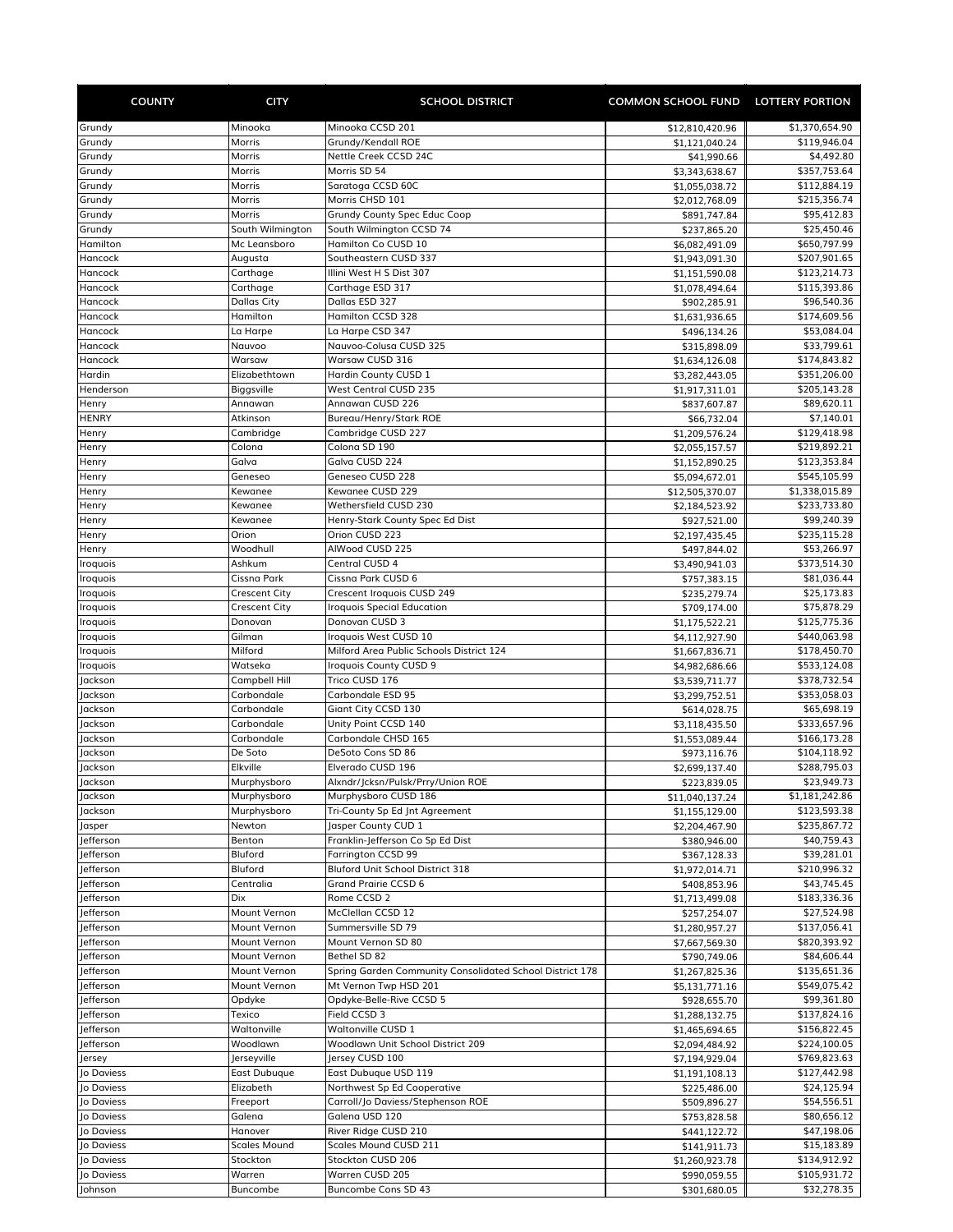| <b>COUNTY</b>        | <b>CITY</b>                     | <b>SCHOOL DISTRICT</b>                        | COMMON SCHOOL FUND LOTTERY PORTION |                                  |
|----------------------|---------------------------------|-----------------------------------------------|------------------------------------|----------------------------------|
| Johnson              | Cypress                         | Cypress SD 64                                 | \$644,398.61                       | \$68,947.63                      |
| Johnson              | Goreville                       | Goreville CUD 1                               | \$2,002,626.40                     | \$214,271.62                     |
| lohnson              | Tunnel Hill                     | New Simpson Hill SD 32                        | \$1,185,475.76                     | \$126,840.34                     |
| Johnson              | Vienna                          | Vienna SD 55                                  | \$2,149,737.50                     | \$230,011.82                     |
| Johnson              | Vienna                          | Vienna HSD 133                                | \$1,911,801.44                     | \$204,553.78                     |
| Kane<br>Kane         | Algonquin<br>Aurora             | <b>CUSD 300</b><br>Aurora West USD 129        | \$54,251,683.47<br>\$55,538,482.76 | \$5,804,675.44<br>\$5,942,356.92 |
| Kane                 | Aurora                          | Aurora East USD 131                           | \$128,133,647.31                   | \$13,709,698.72                  |
| Kane                 | Batavia                         | Batavia USD 101                               | \$5,080,005.41                     | \$543,536.73                     |
| Kane                 | Burlington                      | Central CUSD 301                              | \$7,051,419.35                     | \$754,468.77                     |
| Kane                 | Elgin                           | SD U-46                                       | \$177,917,027.00                   | \$19,036,286.63                  |
| Kane                 | Elgin                           | Elgin Math and Science Academy Charter School | \$2,104,759.68                     | \$225,199.40                     |
| Kane                 | Geneva                          | Kane ROE                                      | \$1,821,601.38                     | \$194,902.80                     |
| Kane                 | Geneva                          | Geneva CUSD 304<br>Kaneland CUSD 302          | \$4,263,219.91                     | \$456,144.52                     |
| Kane<br>Kane         | Maple Park<br><b>St Charles</b> | St Charles CUSD 303                           | \$6,945,316.59<br>\$9,616,984.70   | \$743,116.27<br>\$1,028,972.21   |
| Kane                 | <b>St Charles</b>               | Mid-Valley Special Ed Coop                    | \$969,170.50                       | \$103,696.69                     |
| Kankakee             | Bourbonnais                     | <b>Bourbonnais SD 53</b>                      | \$6,282,991.20                     | \$672,250.56                     |
| Kankakee             | Bourbonnais                     | St George CCSD 258                            | \$1,356,792.28                     | \$145,170.40                     |
| Kankakee             | <b>Bradley</b>                  | Bradley SD 61                                 | \$5,788,120.04                     | \$619,301.67                     |
| Kankakee             | <b>Bradley</b>                  | <b>Bradley Bourbonnais CHSD 307</b>           | \$6,841,448.85                     | \$732.002.91                     |
| Kankakee             | <b>Grant Park</b>               | Grant Park CUSD 6                             | \$787,550.18                       | \$84,264.17                      |
| Kankakee             | Herscher                        | Herscher CUSD 2                               | \$2,709,479.87                     | \$289,901.63                     |
| Kankakee<br>Kankakee | <b>Hopkins Park</b><br>Kankakee | Pembroke CCSD 259<br>Iroquois/Kankakee ROE    | \$2,132,624.50<br>\$844,751.64     | \$228,180.81<br>\$90,384.46      |
| Kankakee             | Kankakee                        | Kankakee SD 111                               | \$35,839,282.78                    | \$3,834,635.01                   |
| Kankakee             | Manteno                         | Manteno CUSD 5                                | \$5,061,253.19                     | \$541,530.33                     |
| Kankakee             | Momence                         | Momence CUSD 1                                | \$4,934,948.92                     | \$528,016.37                     |
| Kankakee             | <b>Saint Anne</b>               | St Anne CCSD 256                              | \$1,275,912.46                     | \$136,516.64                     |
| Kankakee             | <b>Saint Anne</b>               | St Anne CHSD 302                              | \$1,466,974.16                     | \$156,959.35                     |
| Kankakee             | <b>Saint Anne</b>               | Kankakee Area Spec Educ Coop                  | \$160,939.00                       | \$17,219.72                      |
| Kendall              | Newark                          | Newark CHSD 18                                | \$129,840.12                       | \$13,892.28                      |
| Kendall<br>Kendall   | Newark<br>Newark                | Newark CCSD 66<br>Lisbon CCSD 90              | \$196,062.57                       | \$20,977.77<br>\$10,438.99       |
| Kendall              | Oswego                          | <b>CUSD 308</b>                               | \$97,564.95<br>\$69,988,797.20     | \$7,488,472.73                   |
| Kendall              | Plano                           | Plano CUSD 88                                 | \$12,427,025.33                    | \$1,329,633.37                   |
| Kendall              | Plano                           | Plano Area Special Ed Coop                    | \$432,811.01                       | \$46,308.75                      |
| Kendall              | Yorkville                       | Yorkville CUSD 115                            | \$14,871,464.04                    | \$1,591,176.84                   |
| Knox                 | Abingdon                        | Abingdon-Avon CUSD 276                        | \$3,668,983.95                     | \$392,564.06                     |
| Knox                 | Galesburg                       | Galesburg CUSD 205                            | \$19,635,137.55                    | \$2,100,867.54                   |
| Knox                 | Galesburg                       | Knox Warren Special Education Districts       | \$468,468.14                       | \$50,123.89                      |
| Knox<br>Knox         | Knoxville<br>Oneida             | Knoxville CUSD 202<br>ROW V A CUSD 208        | \$4,198,053.17<br>\$1,472,265.24   | \$449,171.98<br>\$157,525.47     |
| Knox                 | Williamsfield                   | Williamsfield CUSD 210                        | \$204,158.00                       | \$21,843.95                      |
| La Salle             | Earlville                       | Earlville CUSD 9                              | \$1,367,363.21                     | \$146,301.44                     |
| La Salle             | Grand Ridge                     | Grand Ridge CCSD 95                           | \$247,292.18                       | \$26,459.10                      |
| La Salle             | La Salle                        | Dimmick Community Consolidated SD #175        | \$213,754.43                       | \$22,870.72                      |
| La Salle             | La Salle                        | La Salle-Peru Twp HSD 120                     | \$1,881,333.26                     | \$201,293.83                     |
| La Salle             | La Salle                        | La Salle ESD 122                              | \$5,677,027.93                     | \$607,415.34                     |
| La Salle             | Leland                          | Leland CUSD 1                                 | \$338,375.69                       | \$36,204.61                      |
| La Salle<br>La Salle | Lostant<br>Marseilles           | Lostant CUSD 425<br>Marseilles ESD 150        | \$178,392.02                       | \$19,087.11<br>\$308,477.63      |
| La Salle             | <b>Marseilles</b>               | Miller Twp CCSD 210                           | \$2,883,095.02<br>\$196,276.39     | \$21,000.65                      |
| La Salle             | Mendota                         | Mendota Twp HSD 280                           | \$1,665,985.02                     | \$178,252.58                     |
| La Salle             | Mendota                         | Mendota CCSD 289                              | \$3,651,477.05                     | \$390,690.90                     |
| La Salle             | Oglesby                         | Oglesby ESD 125                               | \$2,212,470.57                     | \$236,723.96                     |
| La Salle             | Ottawa                          | La Salle/Marshall/Putnam ROE                  | \$310,964.82                       | \$33,271.78                      |
| La Salle             | Ottawa                          | LaSalle Putnam Alliance                       | \$375,766.00                       | \$40,205.20                      |
| La Salle             | Ottawa                          | Deer Park CCSD 82                             | \$102,447.62                       | \$10,961.41                      |
| La Salle             | Ottawa                          | Ottawa Twp HSD 140                            | \$2,449,326.29                     | \$262,066.41                     |
| La Salle<br>La Salle | Ottawa<br>Ottawa                | Ottawa ESD 141<br>Wallace CCSD 195            | \$6,452,075.67                     | \$690,341.81<br>\$34,843.94      |
| La Salle             | Ottawa                          | Rutland CCSD 230                              | \$325,658.56<br>\$72,531.07        | \$7,760.48                       |
| La Salle             | Peru                            | Peru ESD 124                                  | \$1,717,444.54                     | \$183,758.50                     |
| La Salle             | Ransom                          | Allen-Otter Creek CCSD 65                     | \$62,474.45                        | \$6,684.47                       |
| La Salle             | Seneca                          | Seneca Twp HSD 160                            | \$303,880.96                       | \$32,513.84                      |
| La Salle             | Seneca                          | Seneca CCSD 170                               | \$437,008.15                       | \$46,757.82                      |
| La Salle             | Serena                          | Serena CUSD 2                                 | \$867,444.24                       | \$92,812.46                      |
| La Salle             | Streator                        | Streator Twp HSD 40                           | \$4,777,260.12                     | \$511,144.41                     |
| La Salle             | Streator                        | Streator ESD 44                               | \$9,864,007.49                     | \$1,055,402.49                   |
| La Salle<br>La Salle | Tonica<br>Utica                 | Tonica CCSD 79<br>Waltham CCSD 185            | \$599,110.63                       | \$64,102.02<br>\$17,176.30       |
| Lake                 | Antioch                         | Emmons SD 33                                  | \$160,533.24<br>\$218,235.24       | \$23,350.15                      |
| Lake                 | Antioch                         | Antioch CCSD 34                               | \$6,092,307.73                     | \$651,848.33                     |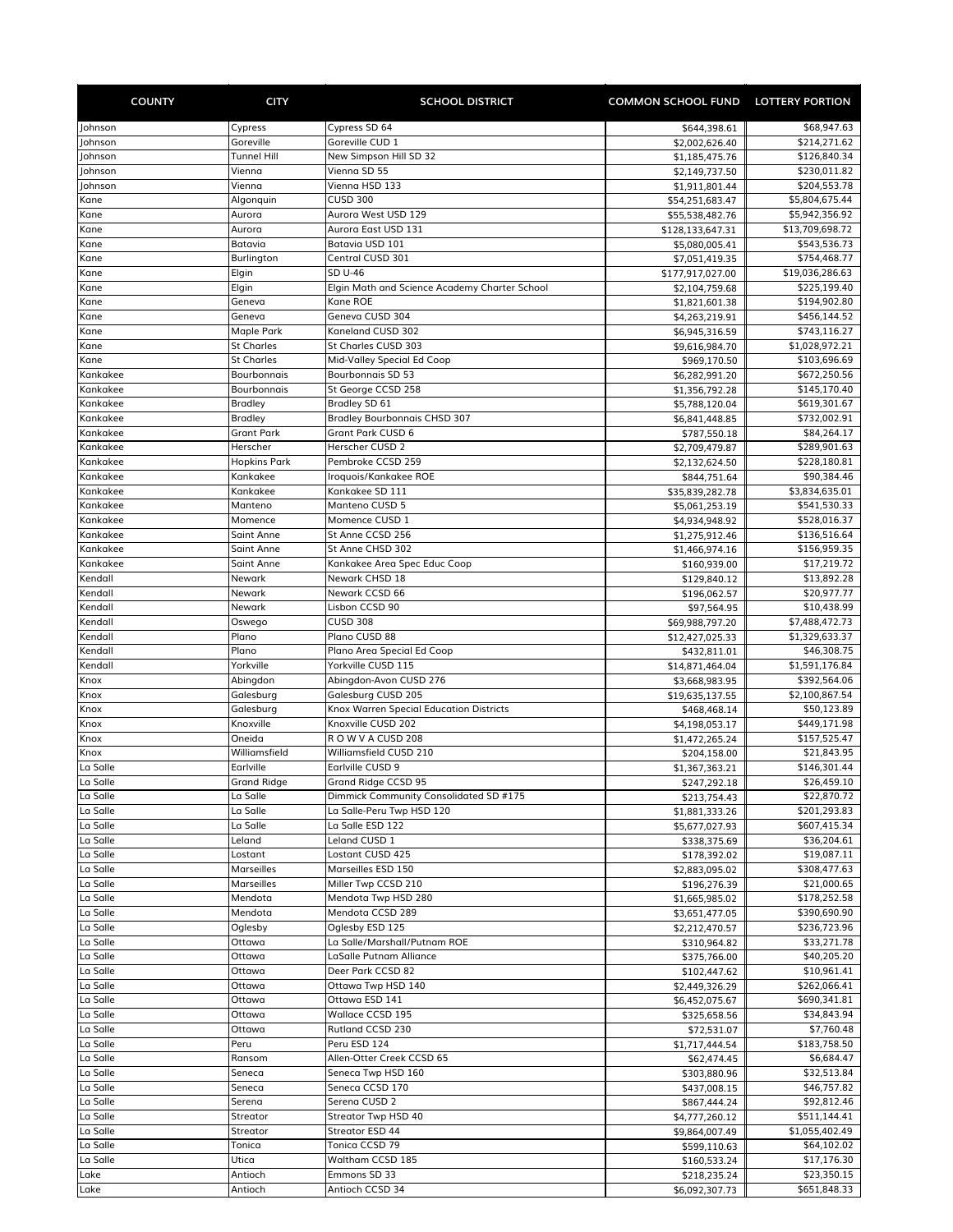| <b>COUNTY</b>            | <b>CITY</b>                                  | <b>SCHOOL DISTRICT</b>                                       | COMMON SCHOOL FUND LOTTERY PORTION |                              |
|--------------------------|----------------------------------------------|--------------------------------------------------------------|------------------------------------|------------------------------|
| Lake                     | Antioch                                      | Grass Lake SD 36                                             | \$151,396.75                       | \$16,198.74                  |
| Lake                     | Bannockburn                                  | Bannockburn SD 106                                           | \$140,405.18                       | \$15,022.70                  |
| Lake                     | Barrington                                   | <b>Barrington CUSD 220</b>                                   | \$6,527,996.22                     | \$698,464.95                 |
| Lake                     | Beach Park                                   | Beach Park CCSD 3                                            | \$10,629,768.44                    | \$1,137,335.32               |
| Lake                     | <b>Buffalo Grove</b>                         | Kildeer Countryside CCSD 96                                  | \$2,478,479.05                     | \$265,185.62                 |
| Lake<br>Lake             | <b>Buffalo Grove</b><br><b>Buffalo Grove</b> | Aptakisic-Tripp CCSD 102<br><b>Exceptional Learners</b>      | \$1,764,342.77<br>\$95,535.00      | \$188,776.39<br>\$10,221.80  |
| Lake                     | Deerfield                                    | Deerfield SD 109                                             | \$1,821,133.87                     | \$194,852.77                 |
| Lake                     | Fox Lake                                     | Grant CHSD 124                                               | \$4,373,898.49                     | \$467,986.60                 |
| LAKE                     | Grayslake                                    | Lake ROE                                                     | \$3,293,981.54                     | \$352,440.56                 |
| Lake                     | Grayslake                                    | Grayslake CCSD 46                                            | \$12,605,441.31                    | \$1,348,723.04               |
| Lake                     | Grayslake                                    | Grayslake CHSD 127                                           | \$12,934,095.78                    | \$1,383,887.53               |
| Lake                     | Grayslake                                    | Spec Educ Dist Lake County/Sedol                             | \$3,751,446.00                     | \$401,387.11                 |
| Lake<br>Lake             | Grayslake<br>Gurnee                          | <b>Prairie Crossing Charter School</b><br>Woodland CCSD 50   | \$5,495,313.47                     | \$587,972.74<br>\$592,536.41 |
| Lake                     | Gurnee                                       | Gurnee SD 56                                                 | \$5,537,966.39<br>\$2,747,915.43   | \$294,014.05                 |
| Lake                     | Gurnee                                       | Warren Twp HSD 121                                           | \$6,782,102.03                     | \$725,653.08                 |
| Lake                     | <b>Highland Park</b>                         | North Shore SD 112                                           | \$3,361,213.06                     | \$359,634.02                 |
| Lake                     | <b>Highland Park</b>                         | Twp HSD 113                                                  | \$1,842,553.29                     | \$197,144.55                 |
| Lake                     | <b>Highland Park</b>                         | Northern Suburban Spec Ed Dist                               | \$2,513,916.50                     | \$268,977.26                 |
| Lake                     | Ingleside                                    | Gavin SD 37                                                  | \$2,219,133.44                     | \$237,436.86                 |
| Lake                     | Ingleside                                    | Big Hollow SD 38                                             | \$5,051,860.50                     | \$540,525.36                 |
| Lake<br>Lake             | Lake Bluff                                   | Lake Bluff ESD 65<br>Lake Forest SD 67                       | \$562,447.75                       | \$60,179.27                  |
| Lake                     | Lake Forest<br>Lake Forest                   | Rondout SD 72                                                | \$1,010,031.25<br>\$103,454.33     | \$108,068.60<br>\$11,069.13  |
| Lake                     | Lake Forest                                  | Lake Forest CHSD 115                                         | \$875,995.44                       | \$93,727.40                  |
| Lake                     | Lake Villa                                   | Lake Villa CCSD 41                                           | \$7,193,622.61                     | \$769,683.85                 |
| Lake                     | Lake Villa                                   | <b>CHSD 117</b>                                              | \$8,790,725.29                     | \$940,566.34                 |
| Lake                     | Lake Zurich                                  | Lake Zurich CUSD 95                                          | \$4,033,776.32                     | \$431,595.13                 |
| Lake                     | Libertyville                                 | Oak Grove SD 68 Green Oaks                                   | \$432,451.05                       | \$46,270.23                  |
| Lake                     | Libertyville                                 | Libertyville SD 70                                           | \$1,791,939.71                     | \$191,729.14                 |
| Lake<br>Lake             | Lincolnshire                                 | Lincolnshire-Prairieview SD 103<br>Adlai E Stevenson HSD 125 | \$1,032,133.13                     | \$110,433.40                 |
| Lake                     | Lincolnshire<br>Mundelein                    | Mundelein ESD 75                                             | \$2,551,741.16<br>\$4,255,858.62   | \$273,024.32<br>\$455,356.89 |
| Lake                     | Mundelein                                    | Diamond Lake SD 76                                           | \$1,906,760.81                     | \$204,014.46                 |
| Lake                     | Mundelein                                    | Fremont SD 79                                                | \$1,035,388.85                     | \$110,781.75                 |
| Lake                     | Mundelein                                    | Mundelein Cons HSD 120                                       | \$2,019,318.86                     | \$216,057.64                 |
| Lake                     | North Chicago                                | North Chicago SD 187                                         | \$28,683,794.94                    | \$3,069,031.40               |
| Lake                     | Old Mill Creek                               | Millburn CCSD 24                                             | \$3,662,215.62                     | \$391,839.88                 |
| Lake                     | Round Lake                                   | Round Lake CUSD 116                                          | \$57,269,203.60                    | \$6,127,535.93               |
| Lake                     | Spring Grove                                 | Fox Lake GSD 114<br>Hawthorn CCSD 73                         | \$1,182,475.55                     | \$126,519.33                 |
| Lake<br>Lake             | Vernon Hills<br>Vernon Hills                 | CHSD 128                                                     | \$4,084,534.29<br>\$2,120,102.37   | \$437,025.99<br>\$226,841.00 |
| Lake                     | Wauconda                                     | Wauconda CUSD 118                                            | \$10,828,186.30                    | \$1,158,565.10               |
| Lake                     | Waukegan                                     | Waukegan CUSD 60                                             | \$130,924,420.65                   | \$14,008,298.37              |
| Lake                     | Waukegan                                     | LEARN Charter 9 Campus in Waukegan                           | \$4,806,150.33                     | \$514,235.52                 |
| Lake                     | <b>Winthrop Harbor</b>                       | Winthrop Harbor SD 1                                         | \$1,398,973.16                     | \$149,683.56                 |
| Lake                     | Zion                                         | Zion ESD 6                                                   | \$21,242,164.31                    | \$2,272,811.86               |
| Lake                     | Zion                                         | Zion-Benton Twp HSD 126                                      | \$15,742,161.60                    | \$1,684,337.39               |
| Lawrence                 | Bridgeport                                   | Red Hill CUSD 10<br>Lawrence County CUD 20                   | \$5,103,218.77                     | \$546,020.45                 |
| Lawrence<br>Lee          | Lawrenceville<br>Amboy                       | Amboy CUSD 272                                               | \$6,346,798.08<br>\$830,319.93     | \$679,077.60<br>\$88,840.33  |
| Lee                      | Ashton                                       | Ashton-Franklin Center CUSD 275                              | \$685,330.34                       | \$73,327.13                  |
| Lee                      | Dixon                                        | Dixon USD 170                                                | \$5,679,916.02                     | \$607,724.35                 |
| Lee                      | Dixon                                        | Lee County Spec Educ Assoc                                   | \$124,344.00                       | \$13,304.22                  |
| Lee                      | Paw Paw                                      | Paw Paw CUSD 271                                             | \$283,253.91                       | \$30,306.84                  |
| Lee                      | Sterling                                     | Lee/Ogle/Whiteside ROE                                       | \$543,349.02                       | \$58,135.79                  |
| Lee                      | Steward                                      | Steward ESD 220                                              | \$53,774.48                        | \$5,753.62                   |
| Livingston               | Cornell                                      | Cornell CCSD 426<br>Dwight Twp HSD 230                       | \$248,944.25                       | \$26,635.87<br>\$69,869.18   |
| Livingston<br>Livingston | Dwight<br>Dwight                             | Dwight Common SD 232                                         | \$653,011.64<br>\$797,948.28       | \$85,376.72                  |
| Livingston               | Fairbury                                     | Prairie Central CUSD 8                                       | \$6,072,985.63                     | \$649,780.95                 |
| Livingston               | Flanagan                                     | Livingston Co Spec Services Unit                             | \$360,613.50                       | \$38,583.95                  |
| Livingston               | Flanagan                                     | Flanagan-Cornell Dist 74                                     | \$760,365.30                       | \$81,355.52                  |
| Livingston               | Graymont                                     | Rooks Creek CCSD 425                                         | \$31,583.96                        | \$3,379.34                   |
| Livingston               | Kempton                                      | Tri Point CUSD 6-J                                           | \$663,185.83                       | \$70,957.77                  |
| Livingston               | Odell                                        | Odell CCSD 435                                               | \$478,145.08                       | \$51,159.28                  |
| Livingston               | Pontiac                                      | Pontiac Twp HSD 90                                           | \$2,505,239.23                     | \$268,048.84                 |
| Livingston<br>Livingston | Pontiac<br>Saunemin                          | Pontiac CCSD 429<br>Saunemin CCSD 438                        | \$4,195,570.54<br>\$593,990.22     | \$448,906.35<br>\$63,554.16  |
| Livingston               | Streator                                     | <b>Woodland CUSD 5</b>                                       | \$1,378,769.50                     | \$147,521.86                 |
| Logan                    | Hartsburg                                    | Hartsburg Emden CUSD 21                                      | \$317,718.58                       | \$33,994.40                  |
| Logan                    | Lincoln                                      | Lincoln ESD 27                                               | \$6,178,783.02                     | \$661,100.78                 |
| Logan                    | Lincoln                                      | Chester-East Lincoln CCSD 61                                 | \$297,290.34                       | \$31,808.67                  |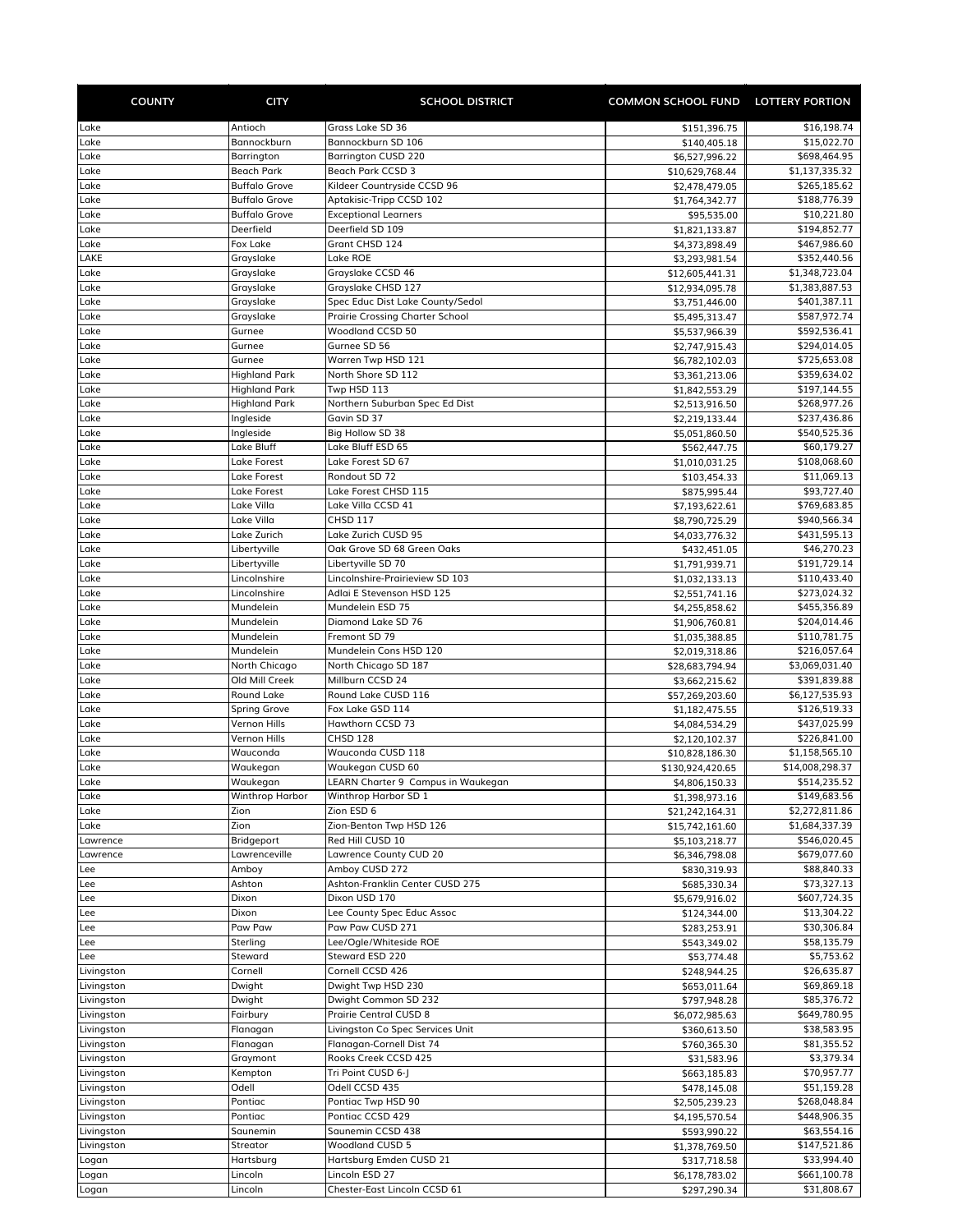| <b>COUNTY</b>          | <b>CITY</b>                  | <b>SCHOOL DISTRICT</b>                                     | COMMON SCHOOL FUND LOTTERY PORTION |                                |
|------------------------|------------------------------|------------------------------------------------------------|------------------------------------|--------------------------------|
| Logan                  | Lincoln                      | West Lincoln-Broadwell ESD 92                              | \$152,218.30                       | \$16,286.64                    |
| Logan                  | Lincoln                      | Lincoln CHSD 404                                           | \$2,323,315.28                     | \$248,583.83                   |
| Logan                  | Middletown                   | New Holland-Middletown ED 88                               | \$159,742.58                       | \$17,091.71                    |
| Logan                  | Mount Pulaski                | Mt Pulaski CUSD 23                                         | \$548,007.28                       | \$58,634.21                    |
| Macon                  | Argenta                      | Argenta-Oreana CUSD 1                                      | \$2,241,442.31                     | \$239,823.80                   |
| <b>MACON</b>           | Decatur                      | Macon/Piatt ROE                                            | \$913,175.09                       | \$97,705.45                    |
| Macon<br>Macon         | Decatur<br>Decatur           | Decatur SD 61                                              | \$51,449,999.46                    | \$5,504,908.40<br>\$150,050.37 |
| Macon                  | Forsyth                      | Macon-Piatt Spec Educ Jnt Agr<br>Maroa Forsyth CUSD 2      | \$1,402,401.45<br>\$1,586,002.50   | \$169,694.82                   |
| Macon                  | Macon                        | Meridian CUSD 15                                           | \$2,725,225.30                     | \$291,586.31                   |
| Macon                  | Mt Zion                      | Mt Zion CUSD 3                                             | \$7,313,797.21                     | \$782,541.97                   |
| Macon                  | Niantic                      | Sangamon Valley CUSD 9                                     | \$1,503,671.45                     | \$160,885.79                   |
| Macon                  | Warrensburg                  | Warrensburg-Latham CUSD 11                                 | \$2,030,478.29                     | \$217,251.64                   |
| Macoupin               | Brighton                     | Southwestern CUSD 9                                        | \$6,156,490.39                     | \$658,715.57                   |
| Macoupin               | <b>Bunker Hill</b>           | Bunker Hill CUSD 8                                         | \$2,955,521.05                     | \$316,226.88                   |
| Macoupin               | Carlinville                  | Calhoun/Greene/Jersy/Macoupin ROE                          | \$301,540.06                       | \$32,263.37                    |
| Macoupin<br>Macoupin   | Carlinville                  | Carlinville CUSD 1<br>Gillespie CUSD 7                     | \$4,882,814.80                     | \$522,438.26<br>\$854,724.66   |
| Macoupin               | Gillespie<br>Girard          | North Mac CUSD 34                                          | \$7,988,431.46<br>\$5,947,034.75   | \$636,304.80                   |
| Macoupin               | Mount Olive                  | Mount Olive CUSD 5                                         | \$2,196,092.19                     | \$234,971.55                   |
| Macoupin               | Palmyra                      | Northwestern CUSD 2                                        | \$1,563,115.65                     | \$167,246.04                   |
| Macoupin               | Staunton                     | Staunton CUSD 6                                            | \$4,971,751.97                     | \$531,954.12                   |
| Macoupin               | Staunton                     | South Macoupin Association                                 | \$246,660.00                       | \$26,391.46                    |
| Madison                | Alton                        | Alton CUSD 11                                              | \$21,426,678.36                    | \$2,292,553.99                 |
| Madison                | Bethalto                     | <b>Bethalto CUSD 8</b>                                     | \$11,289,637.34                    | \$1,207,938.19                 |
| Madison                | Collinsville                 | Collinsville CUSD 10                                       | \$24,812,343.57                    | \$2,654,804.28                 |
| Madison                | Cottage Hills                | Region III Spec Ed Coop                                    | \$306,966.00                       | \$32,843.92                    |
| Madison                | <b>East Alton</b>            | East Alton SD 13                                           | \$3,918,246.20                     | \$419,233.95                   |
| Madison                | Edwardsville                 | <b>Madison ROE</b>                                         | \$362,550.75                       | \$38,791.23                    |
| Madison<br>Madison     | Edwardsville<br>Edwardsville | Madison County Voc Adj Counseling<br>Edwardsville CUSD 7   | \$12,402.00                        | \$1,326.96<br>\$940,435.06     |
| Madison                | <b>Granite City</b>          | <b>Granite City CUSD 9</b>                                 | \$8,789,498.31<br>\$27,183,127.05  | \$2,908,466.98                 |
| Madison                | <b>Granite City</b>          | Madison Co Reg I Spec Educ Coop                            | \$88,999.00                        | \$9,522.48                     |
| Madison                | Highland                     | <b>Highland CUSD 5</b>                                     | \$7,305,879.99                     | \$781,694.86                   |
| Madison                | Madison                      | Madison CUSD 12                                            | \$5,137,498.91                     | \$549,688.26                   |
| Madison                | Roxana                       | Roxana CUSD 1                                              | \$2,082,517.00                     | \$222,819.54                   |
| Madison                | Troy                         | Triad CUSD 2                                               | \$9,673,627.94                     | \$1,035,032.78                 |
| Madison                | Venice                       | Venice CUSD 3                                              | \$660,075.05                       | \$70,624.93                    |
| Madison                | <b>Wood River</b>            | East Alton-Wood River CHSD 14                              | \$1,796,564.24                     | \$192,223.94                   |
| Madison                | <b>Wood River</b>            | Wood River-Hartford ESD 15                                 | \$1,918,219.47                     | \$205,240.48                   |
| Marion                 | Centralia<br>Centralia       | Raccoon Cons SD 1                                          | \$1,043,485.93                     | \$111,648.10<br>\$196,960.12   |
| Marion<br>Marion       | Centralia                    | Central City SD 133<br>Centralia SD 135                    | \$1,840,829.53<br>\$8,535,759.18   | \$913,286.16                   |
| Marion                 | Centralia                    | Centralia HSD 200                                          | \$4,952,586.39                     | \$529,903.49                   |
| Marion                 | Centralia                    | Kaskaskia Spec Educ District                               | \$542,720.50                       | \$58,068.55                    |
| Marion                 | luka                         | luka CCSD 7                                                | \$1,125,398.07                     | \$120,412.31                   |
| Marion                 | Kell                         | Kell Cons SD 2                                             | \$536,269.63                       | \$57,378.33                    |
| Marion                 | Kinmundy                     | South Central CUD 401                                      | \$2,804,078.78                     | \$300,023.27                   |
| Marion                 | Odin                         | Odin PSD 722                                               | \$1,671,009.15                     | \$178,790.13                   |
| Marion                 | Patoka                       | Patoka CUSD 100                                            | \$427,087.04                       | \$45,696.31                    |
| Marion                 | Salem                        | Selmaville CCSD 10                                         | \$944,052.20                       | \$101,009.15                   |
| Marion<br>Marion       | Salem                        | Salem SD 111                                               | \$4,922,371.56                     | \$526,670.65                   |
| Marion                 | Salem<br>Sandoval            | Salem CHSD 600<br>Sandoval CUSD 501                        | \$3,341,382.82<br>\$3,003,937.65   | \$357,512.28<br>\$321,407.23   |
| Marshall               | Henry                        | Henry-Senachwine CUSD 5                                    | \$670,806.13                       | \$71,773.11                    |
| Marshall               | Sparland                     | Midland CUSD 7                                             | \$1,153,011.21                     | \$123,366.79                   |
| Marshall               | Tiskilwa                     | <b>BMP Tri County Special Ed Coop</b>                      | \$260,370.00                       | \$27,858.37                    |
| Mason                  | Havana                       | Havana CUSD 126                                            | \$2,926,440.53                     | \$313,115.40                   |
| Mason                  | Manito                       | Midwest Central CUSD 191                                   | \$3,914,678.80                     | \$418,852.25                   |
| Mason                  | <b>Mason City</b>            | Illini Central CUSD 189                                    | \$2,184,401.97                     | \$233,720.76                   |
| Massac                 | Joppa                        | Joppa-Maple Grove UD 38                                    | \$456,352.16                       | \$48,827.54                    |
| Massac                 | Metropolis                   | Massac UD 1                                                | \$10,991,981.17                    | \$1,176,090.38                 |
| McDonough              | Bushnell                     | <b>Bushnell Prairie City CUSD 170</b>                      | \$3,427,845.07                     | \$366,763.33                   |
| McDonough<br>McDonough | Colchester<br>Macomb         | West Prairie CUSD 103<br>Hancck/Fultn/Schuylr/McDonogh ROE | \$1,406,649.14                     | \$150,504.85<br>\$42,097.48    |
| McDonough              | Macomb                       | West Central IL Spec Educ Coop                             | \$393,451.70<br>\$654,901.00       | \$70,071.33                    |
| McDonough              | Macomb                       | Macomb CUSD 185                                            | \$5,571,258.89                     | \$596,098.55                   |
| McHenry                | Algonquin                    | Huntley Community School District 158                      | \$26,426,723.88                    | \$2,827,535.39                 |
| McHenry                | Cary                         | Cary CCSD 26                                               | \$3,248,701.24                     | \$347,595.78                   |
| McHenry                | Crystal Lake                 | Prairie Grove CSD 46                                       | \$714,878.93                       | \$76,488.69                    |
| McHenry                | Crystal Lake                 | Crystal Lake CCSD 47                                       | \$12,977,203.95                    | \$1,388,499.90                 |
| McHenry                | Crystal Lake                 | <b>CHSD 155</b>                                            | \$14,796,480.65                    | \$1,583,153.97                 |
| McHenry                | Fox River Grove              | Fox River Grove Cons SD 3                                  | \$1,051,697.36                     | \$112,526.68                   |
| McHenry                | Harvard                      | Harvard CUSD 50                                            | \$15,726,513.44                    | \$1,682,663.11                 |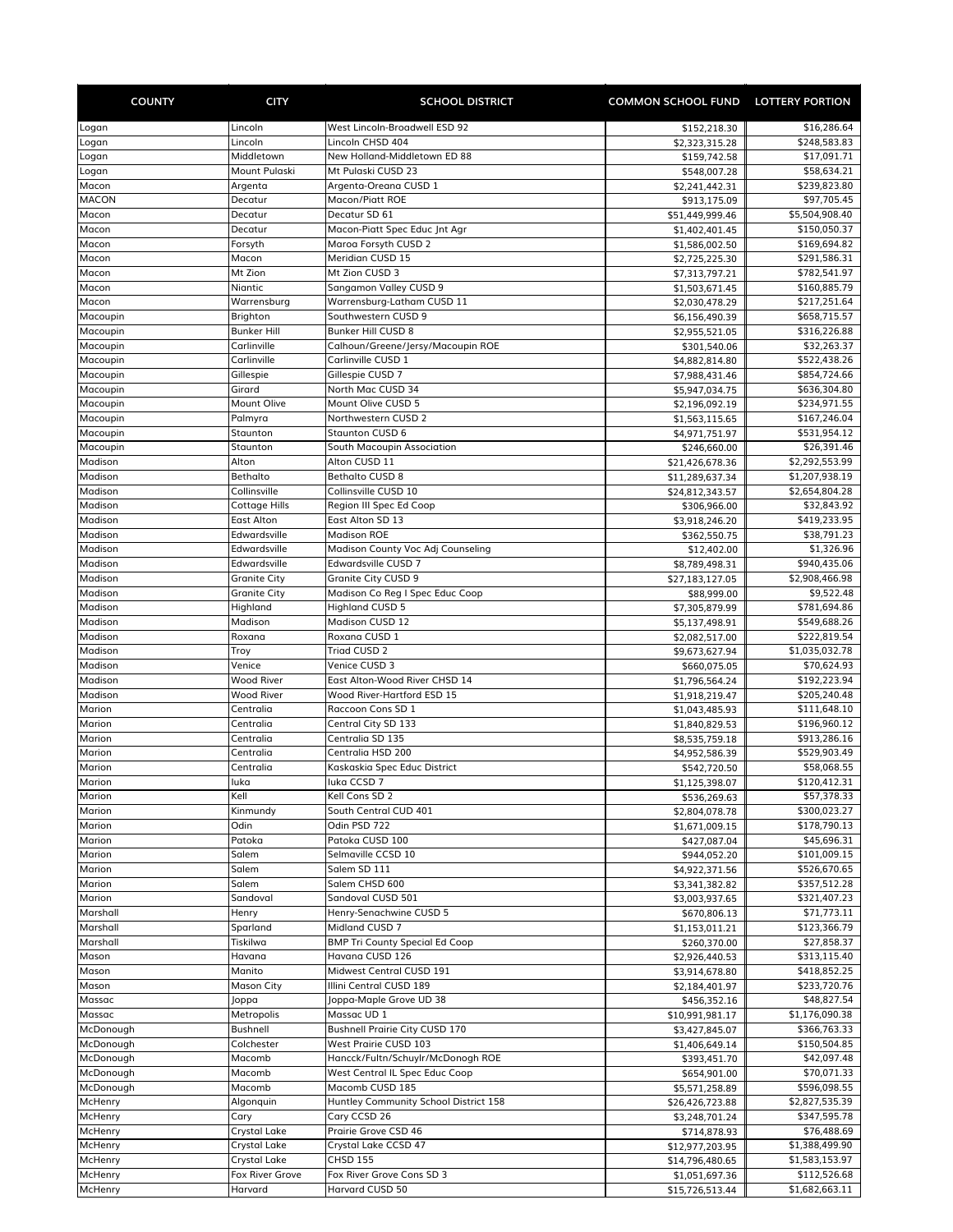| <b>COUNTY</b>        | <b>CITY</b>                     | <b>SCHOOL DISTRICT</b>                        | <b>COMMON SCHOOL FUND LOTTERY PORTION</b> |                              |
|----------------------|---------------------------------|-----------------------------------------------|-------------------------------------------|------------------------------|
| McHenry              | Hebron                          | Alden Hebron SD 19                            | \$567,449.07                              | \$60,714.39                  |
| McHenry              | Johnsburg                       | Johnsburg CUSD 12                             | \$3,174,543.67                            | \$339,661.27                 |
| McHenry              | Marengo                         | Riley CCSD 18                                 | \$231,180.26                              | \$24,735.20                  |
| McHenry              | Marengo                         | Marengo CHSD 154                              | \$1,161,379.13                            | \$124,262.11                 |
| McHenry              | Marengo                         | Marengo-Union E Cons D 165                    | \$1,879,612.24                            | \$201,109.69                 |
| McHenry              | McHenry                         | McHenry CCSD 15                               | \$9,453,038.74                            | \$1,011,430.77               |
| McHenry              | McHenry                         | McHenry CHSD 156                              | \$5,231,428.14                            | \$559,738.25                 |
| McHenry<br>McHenry   | Richmond<br>Richmond            | Nippersink SD 2<br>Richmond-Burton CHSD 157   | \$1,120,405.64<br>\$1,415,176.82          | \$119,878.14<br>\$151,417.28 |
| McHenry              | <b>Wonder Lake</b>              | Harrison SD 36                                | \$1,434,213.16                            | \$153,454.08                 |
| McHenry              | Woodstock                       | McHenry ROE                                   | \$127,884.94                              | \$13,683.09                  |
| McHenry              | Woodstock                       | Woodstock CUSD 200                            | \$20,220,242.61                           | \$2,163,471.03               |
| McHenry              | Woodstock                       | Spec Ed Dist of McHenry Co-Sedom              | \$113,613.00                              | \$12,156.06                  |
| McLean               | Bloomington                     | DeWitt/Livingstn/Logan/McLean ROE             | \$1,333,070.88                            | \$142,632.33                 |
| McLean               | Bloomington                     | Tri-County Spec Educ Assoc                    | \$345,385.00                              | \$36,954.57                  |
| McLean               | Bloomington                     | <b>Bloomington SD 87</b>                      | \$8,658,116.95                            | \$926,377.87                 |
| McLean               | Colfax                          | Ridgeview CUSD 19                             | \$524,515.45                              | \$56,120.69                  |
| McLean<br>McLean     | Downs<br>Heyworth               | Tri Valley CUSD 3<br>Heyworth CUSD 4          | \$1,911,313.18                            | \$204,501.54<br>\$349,913.45 |
| McLean               | Le Roy                          | LeRoy CUSD 2                                  | \$3,270,362.61<br>\$1,712,512.31          | \$183,230.78                 |
| McLean               | Lexington                       | Lexington CUSD 7                              | \$858,581.77                              | \$91,864.22                  |
| McLean               | Normal                          | Heart of IL Low Incidence Hilia               | \$144,492.50                              | \$15,460.02                  |
| McLean               | Normal                          | McLean County USD 5                           | \$20,950,172.08                           | \$2,241,570.06               |
| McLean               | Stanford                        | Olympia CUSD 16                               | \$2,977,537.07                            | \$318,582.49                 |
| Menard               | Athens                          | Athens CUSD 213                               | \$3,222,687.06                            | \$344,812.39                 |
| Menard               | Greenview                       | Greenview CUSD 200                            | \$561,529.48                              | \$60,081.02                  |
| Menard               | Petersburg                      | Porta CUSD 202                                | \$1,956,261.21                            | \$209,310.77                 |
| Mercer               | Aledo                           | Mercer County School District 404             | \$3,732,970.34                            | \$399,410.30                 |
| Monroe               | Columbia                        | Columbia CUSD 4                               | \$3,189,210.97                            | \$341,230.60                 |
| Monroe               | Valmeyer                        | Valmeyer CUSD 3                               | \$1,015,505.12                            | \$108,654.28                 |
| Monroe               | Waterloo                        | Monroe/Randolph ROE                           | \$539,873.56                              | \$57,763.94                  |
| Monroe<br>Montgomery | Waterloo<br>Hillsboro           | Waterloo CUSD 5<br>Hillsboro CUSD 3           | \$4,388,566.71                            | \$469,556.04<br>\$490,193.53 |
| Montgomery           | Litchfield                      | Litchfield CUSD 12                            | \$4,581,448.96<br>\$5,767,820.38          | \$617,129.70                 |
| Montgomery           | Nokomis                         | Nokomis CUSD 22                               | \$2,882,868.40                            | \$308,453.38                 |
| Montgomery           | Raymond                         | Panhandle CUSD 2                              | \$1,170,514.37                            | \$125,239.54                 |
| Morgan               | Concord                         | Triopia CUSD 27                               | \$1,006,432.39                            | \$107,683.54                 |
| Morgan               | Franklin                        | Franklin CUSD 1                               | \$496,710.57                              | \$53,145.70                  |
| Morgan               | Jacksonville                    | Jacksonville SD 117                           | \$10,441,301.85                           | \$1,117,170.28               |
| Morgan               | Jacksonville                    | Four Rivers Spec Educ Dist                    | \$553,068.00                              | \$59,175.68                  |
| Morgan               | Meredosia                       | Meredosia-Chambersburg CUSD 11                | \$342,718.83                              | \$36,669.31                  |
| Morgan               | Waverly                         | <b>Waverly CUSD 6</b>                         | \$964,412.45                              | \$103,187.60                 |
| Moultrie             | Bethany                         | Okaw Valley CUSD 302                          | \$1,010,588.37                            | \$108,128.21                 |
| Moultrie             | Sullivan                        | Sullivan CUSD 300<br>Byron CUSD 226           | \$3,961,610.16                            | \$423,873.69<br>\$104,708.09 |
| Ogle<br>Ogle         | Byron<br>Byron                  | Ogle Co Education Cooperative                 | \$978,623.21<br>\$609,075.50              | \$65,168.22                  |
| Ogle                 | Creston                         | Creston CCSD 161                              | \$111,578.27                              | \$11,938.35                  |
| Ogle                 | Forreston                       | Forrestville Valley CUSD 221                  | \$2,211,232.93                            | \$236,591.54                 |
| Ogle                 | Kings                           | Kings Cons SD 144                             | \$114,809.73                              | \$12,284.10                  |
| Ogle                 | Lindenwood                      | Eswood CCSD 269                               | \$96,717.83                               | \$10,348.35                  |
| Ogle                 | Oregon                          | Oregon CUSD 220                               | \$3,284,744.62                            | \$351,452.25                 |
| Ogle                 | Polo                            | Polo CUSD 222                                 | \$1,541,842.33                            | \$164,969.89                 |
| Ogle                 | Rochelle                        | Rochelle Twp HSD 212                          | \$2,092,274.65                            | \$223,863.57                 |
| Ogle                 | Rochelle                        | Rochelle CCSD 231                             | \$5,194,767.26                            | \$555,815.71                 |
| Ogle                 | <b>Stillman Valley</b>          | Meridian CUSD 223                             | \$6,460,389.24                            | \$691,231.32                 |
| Peoria               | Bartonville                     | Bartonville SD 66                             | \$712,046.27                              | \$76,185.61                  |
| Peoria               | Bartonville                     | Oak Grove SD 68 Bartonville<br>Monroe SD 70   | \$1,184,206.31                            | \$126,704.52                 |
| Peoria<br>Peoria     | <b>Bartonville</b><br>Brimfield | Brimfield CUSD 309                            | \$732,300.26                              | \$78,352.69<br>\$127,397.75  |
| Peoria               | Chillicothe                     | Il Valley Central USD 321                     | \$1,190,685.44<br>\$4,581,575.12          | \$490,207.03                 |
| Peoria               | Elmwood                         | Elmwood CUSD 322                              | \$1,730,858.44                            | \$185,193.73                 |
| Peoria               | Farmington                      | Farmington Central CUSD 265                   | \$4,072,182.74                            | \$435,704.44                 |
| Peoria               | Glasford                        | Illini Bluffs CUSD 327                        | \$1,158,108.22                            | \$123,912.14                 |
| Peoria               | Peoria                          | Peoria ROE                                    | \$622,975.39                              | \$66,655.44                  |
| Peoria               | Peoria                          | Spec Educ Assoc of Peoria County              | \$1,470,389.50                            | \$157,324.77                 |
| Peoria               | Peoria                          | Pleasant Valley SD 62                         | \$3,080,653.90                            | \$329,615.50                 |
| Peoria               | Peoria                          | Norwood ESD 63                                | \$1,650,304.44                            | \$176,574.83                 |
| Peoria               | Peoria                          | Pleasant Hill SD 69                           | \$1,496,615.56                            | \$160,130.84                 |
| Peoria               | Peoria                          | Peoria SD 150                                 | \$60,728,808.13                           | \$6,497,697.37               |
| Peoria               | Peoria                          | Limestone CHSD 310                            | \$2,343,837.91                            | \$250,779.65                 |
| Peoria               | Peoria                          | Limestone Walters CCSD 316<br>Dunlap CUSD 323 | \$116,128.07                              | \$12,425.16                  |
| Peoria<br>Peoria     | Peoria<br>Peoria                | Hollis Cons SD 328                            | \$3,334,256.85<br>\$45,613.81             | \$356,749.83<br>\$4,880.46   |
| Peoria               | Peoria Heights                  | Peoria Heights CUSD 325                       | \$1,287,329.79                            | \$137,738.24                 |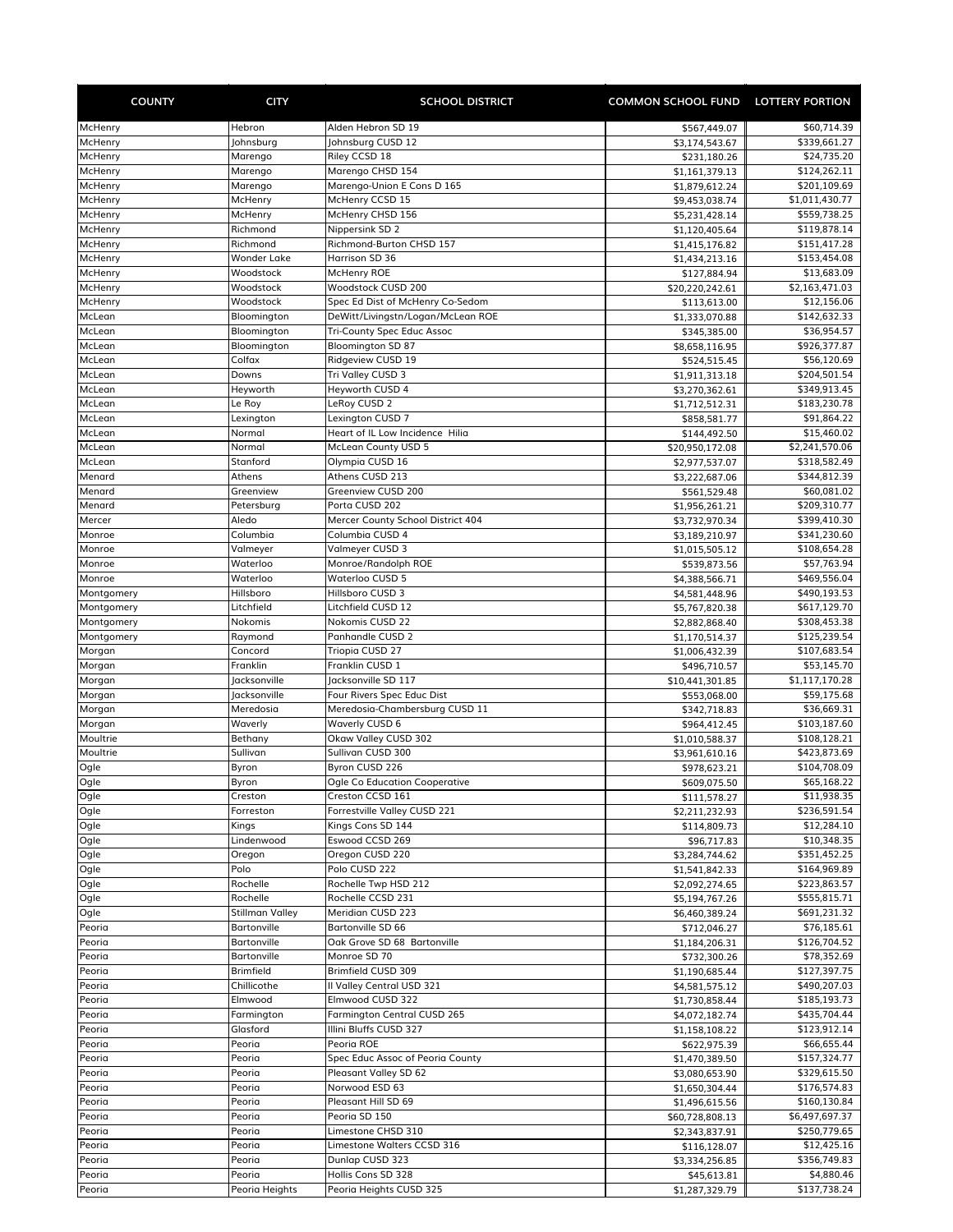| <b>COUNTY</b>                            | <b>CITY</b>                            | <b>SCHOOL DISTRICT</b>                                            | COMMON SCHOOL FUND LOTTERY PORTION |                                |
|------------------------------------------|----------------------------------------|-------------------------------------------------------------------|------------------------------------|--------------------------------|
| Peoria                                   | Princeville                            | Princeville CUSD 326                                              | \$1,838,482.45                     | \$196,708.99                   |
| Perry                                    | Du Quoin                               | Du Ouoin CUSD 300                                                 | \$8,233,092.48                     | \$880,902.24                   |
| Perry                                    | Pinckneyville                          | Pinckneyville SD 50                                               | \$2,308,157.75                     | \$246,962.04                   |
| Perry                                    | Pinckneyville                          | Pinckneyville CHSD 101                                            | \$1,776,424.01                     | \$190,069.03                   |
| Perry                                    | Pinckneyville                          | <b>CCSD 204</b><br>Tamaroa School Dist 5                          | \$192,902.34                       | \$20,639.64                    |
| Perry<br>Piatt                           | Tamaroa<br>Bement                      | Bement CUSD 5                                                     | \$696,475.74<br>\$424,146.24       | \$74,519.63<br>\$45,381.66     |
| Piatt                                    | Cerro Gordo                            | Cerro Gordo CUSD 100                                              | \$1,358,670.74                     | \$145,371.39                   |
| Piatt                                    | De Land                                | Deland-Weldon CUSD 57                                             | \$190,560.75                       | \$20,389.11                    |
| Piatt                                    | Monticello                             | Monticello CUSD 25                                                | \$1,016,538.37                     | \$108,764.83                   |
| Pike                                     | Barry                                  | Western CUSD 12                                                   | \$2,147,007.79                     | \$229,719.75                   |
| Pike                                     | Griggsville                            | Griggsville-Perry CUSD 4                                          | \$1,650,606.57                     | \$176,607.15                   |
| Pike                                     | Pittsfield                             | Pikeland CUSD 10                                                  | \$5,336,150.73                     | \$570,943.08                   |
| Pike                                     | Pleasant Hill                          | Pleasant Hill CUSD 3                                              | \$1,045,047.00                     | \$111,815.12                   |
| Pope<br>Pulaski                          | Golconda<br><b>Grand Chain</b>         | Pope Co CUD 1                                                     | \$2,226,728.55                     | \$238,249.50                   |
| Pulaski                                  | Mounds                                 | Jamp Spec Educ Services<br>Meridian CUSD 101                      | \$210,926.00<br>\$3,886,478.95     | \$22,568.09<br>\$415,835.00    |
| Pulaski                                  | Ullin                                  | Century CUSD 100                                                  | \$2,341,868.31                     | \$250,568.91                   |
| Putnam                                   | Granville                              | Putnam County CUSD 535                                            | \$880,211.98                       | \$94,178.55                    |
| Randolph                                 | Chester                                | Chester CUSD 139                                                  | \$4,406,113.69                     | \$471,433.48                   |
| Randolph                                 | Coulterville                           | Coulterville USD 1                                                | \$1,183,832.49                     | \$126,664.52                   |
| Randolph                                 | Prairie Du Rocher                      | Prairie Du Rocher CCSD 134                                        | \$809,727.47                       | \$86,637.04                    |
| Randolph                                 | <b>Red Bud</b>                         | Red Bud CUSD 132                                                  | \$820,148.18                       | \$87,752.00                    |
| Randolph                                 | Red Bud                                | Perandoe Spec Educ District                                       | \$407,441.00                       | \$43,594.27                    |
| Randolph                                 | Sparta                                 | Sparta CUSD 140                                                   | \$5,847,234.10                     | \$625,626.60                   |
| Randolph                                 | Steeleville                            | Steeleville CUSD 138                                              | \$1,851,639.77                     | \$198,116.76                   |
| Randolph<br>Richland                     | Waterloo<br>Olney                      | Chester N HSD 122<br>Clay/Cwford/Jsper/Lwrnce/Rhland              | \$239,205.72                       | \$25,593.89<br>\$31,112.70     |
| Richland                                 | Olney                                  | <b>Richland County CUSD 1</b>                                     | \$290,785.62<br>\$9,733,669.71     | \$1,041,456.96                 |
| <b>Rock Island</b>                       | <b>East Moline</b>                     | United Twp HSD 30                                                 | \$5,560,513.86                     | \$594,948.88                   |
| <b>Rock Island</b>                       | <b>East Moline</b>                     | Silvis SD 34                                                      | \$2,638,063.23                     | \$282,260.38                   |
| <b>Rock Island</b>                       | <b>East Moline</b>                     | East Moline SD 37                                                 | \$12,309,593.48                    | \$1,317,068.71                 |
| <b>Rock Island</b>                       | <b>East Moline</b>                     | Black Hawk Area Sp Ed District                                    | \$967,038.50                       | \$103,468.58                   |
| <b>Rock Island</b>                       | Hampton                                | Hampton SD 29                                                     | \$639,484.77                       | \$68,421.87                    |
| <b>Rock Island</b>                       | Moline                                 | Rock Island ROE                                                   | \$97,644.98                        | \$10,447.55                    |
| <b>Rock Island</b>                       | Moline                                 | Moline-Coal Valley CUSD 40                                        | \$20,374,416.82                    | \$2,179,966.95                 |
| <b>Rock Island</b>                       | Port Byron                             | Riverdale CUSD 100                                                | \$2,138,269.93                     | \$228,784.84                   |
| <b>Rock Island</b><br><b>Rock Island</b> | Rock Island<br>Sherrard                | Rock Island SD 41<br>Sherrard CUSD 200                            | \$28,955,768.87<br>\$5,429,770.28  | \$3,098,131.33<br>\$580,959.93 |
| <b>Rock Island</b>                       | Silvis                                 | Carbon Cliff-Barstow SD 36                                        | \$2,073,227.21                     | \$221,825.58                   |
| Rock Island                              | Taylor Ridge                           | Rockridge CUSD 300                                                | \$1,284,222.15                     | \$137,405.74                   |
| <b>Saint Clair</b>                       | <b>Belleville</b>                      | Saint Clair ROE                                                   | \$286,736.34                       | \$30,679.44                    |
| <b>Saint Clair</b>                       | Belleville                             | Whiteside SD 115                                                  | \$3,198,796.26                     | \$342,256.18                   |
| <b>Saint Clair</b>                       | <b>Belleville</b>                      | Belleville SD 118                                                 | \$20,984,577.58                    | \$2,245,251.29                 |
| <b>Saint Clair</b>                       | <b>Belleville</b>                      | Belle Valley SD 119                                               | \$5,385,431.92                     | \$576,215.93                   |
| <b>Saint Clair</b>                       | Belleville                             | Harmony Emge SD 175                                               | \$2,414,279.33                     | \$258,316.55                   |
| <b>Saint Clair</b>                       | <b>Belleville</b>                      | Signal Hill SD 181                                                | \$1,595,541.83                     | \$170,715.49                   |
| <b>Saint Clair</b><br><b>Saint Clair</b> | <b>Belleville</b><br><b>Belleville</b> | Belleville Twp HSD 201<br><b>Belleville Area Special Services</b> | \$18,081,176.37                    | \$1,934,600.99                 |
| <b>Saint Clair</b>                       | Cahokia                                | Cahokia CUSD 187                                                  | \$1,235,729.00<br>\$30,277,399.37  | \$132,217.20<br>\$3,239,539.59 |
| <b>Saint Clair</b>                       | Dupo                                   | Dupo CUSD 196                                                     | \$5,863,123.16                     | \$627,326.65                   |
| <b>Saint Clair</b>                       | <b>East Saint Louis</b>                | East St Louis SD 189                                              | \$51,792,932.32                    | \$5,541,600.61                 |
| <b>Saint Clair</b>                       | <b>East Saint Louis</b>                | E St Louis Area Joint Agreement                                   | \$11,889.00                        | \$1,272.07                     |
| <b>Saint Clair</b>                       | <b>Fairview Heights</b>                | Pontiac-W Holliday SD 105                                         | \$675,433.29                       | \$72,268.19                    |
| <b>Saint Clair</b>                       | <b>Fairview Heights</b>                | Grant CCSD 110                                                    | \$1,749,050.34                     | \$187,140.18                   |
| <b>Saint Clair</b>                       | Freeburg                               | Freeburg CCSD 70                                                  | \$1,363,261.17                     | \$145,862.55                   |
| Saint Clair                              | Freeburg                               | Freeburg CHSD 77                                                  | \$1,254,165.09                     | \$134,189.78                   |
| <b>Saint Clair</b>                       | Lebanon                                | Lebanon CUSD 9                                                    | \$1,743,431.94                     | \$186,539.03                   |
| <b>Saint Clair</b><br><b>Saint Clair</b> | Lovejoy<br>Marissa                     | Brooklyn UD 188<br>Marissa CUSD 40                                | \$897,441.44<br>\$3,052,297.04     | \$96,022.02<br>\$326,581.45    |
| <b>Saint Clair</b>                       | Mascoutah                              | Mascoutah CUD 19                                                  | \$17,551,150.16                    | \$1,877,890.67                 |
| <b>Saint Clair</b>                       | Millstadt                              | Millstadt CCSD 160                                                | \$1,036,051.64                     | \$110,852.66                   |
| <b>Saint Clair</b>                       | New Athens                             | New Athens CUSD 60                                                | \$1,164,369.14                     | \$124,582.03                   |
| <b>Saint Clair</b>                       | O'Fallon                               | O'Fallon CCSD 90                                                  | \$8,070,526.75                     | \$863,508.47                   |
| <b>Saint Clair</b>                       | O'Fallon                               | Central SD 104                                                    | \$735,173.71                       | \$78,660.14                    |
| Saint Clair                              | O'Fallon                               | O'Fallon Twp HSD 203                                              | \$6,610,906.72                     | \$707,335.98                   |
| <b>Saint Clair</b>                       | Saint Libory                           | St Libory Cons SD 30                                              | \$266,784.26                       | \$28,544.66                    |
| <b>Saint Clair</b>                       | Shiloh                                 | Shiloh Village SD 85                                              | \$1,899,753.68                     | \$203,264.73                   |
| <b>Saint Clair</b>                       | Smithton                               | Smithton CCSD 130                                                 | \$1,189,070.68                     | \$127,224.98                   |
| <b>Saint Clair</b>                       | Swansea                                | Wolf Branch SD 113                                                | \$1,202,099.78                     | \$128,619.03                   |
| <b>Saint Clair</b><br>Saline             | Swansea<br><b>Carrier Mills</b>        | High Mount SD 116<br>Carrier Mills-Stonefort CUSD 2               | \$2,200,731.77<br>\$2,753,173.06   | \$235,467.97<br>\$294,576.59   |
| Saline                                   | Eldorado                               | Eldorado CUSD 4                                                   | \$6,881,011.77                     | \$736,235.96                   |
| Saline                                   | Galatia                                | Galatia CUSD 1                                                    | \$1,581,226.22                     | \$169,183.78                   |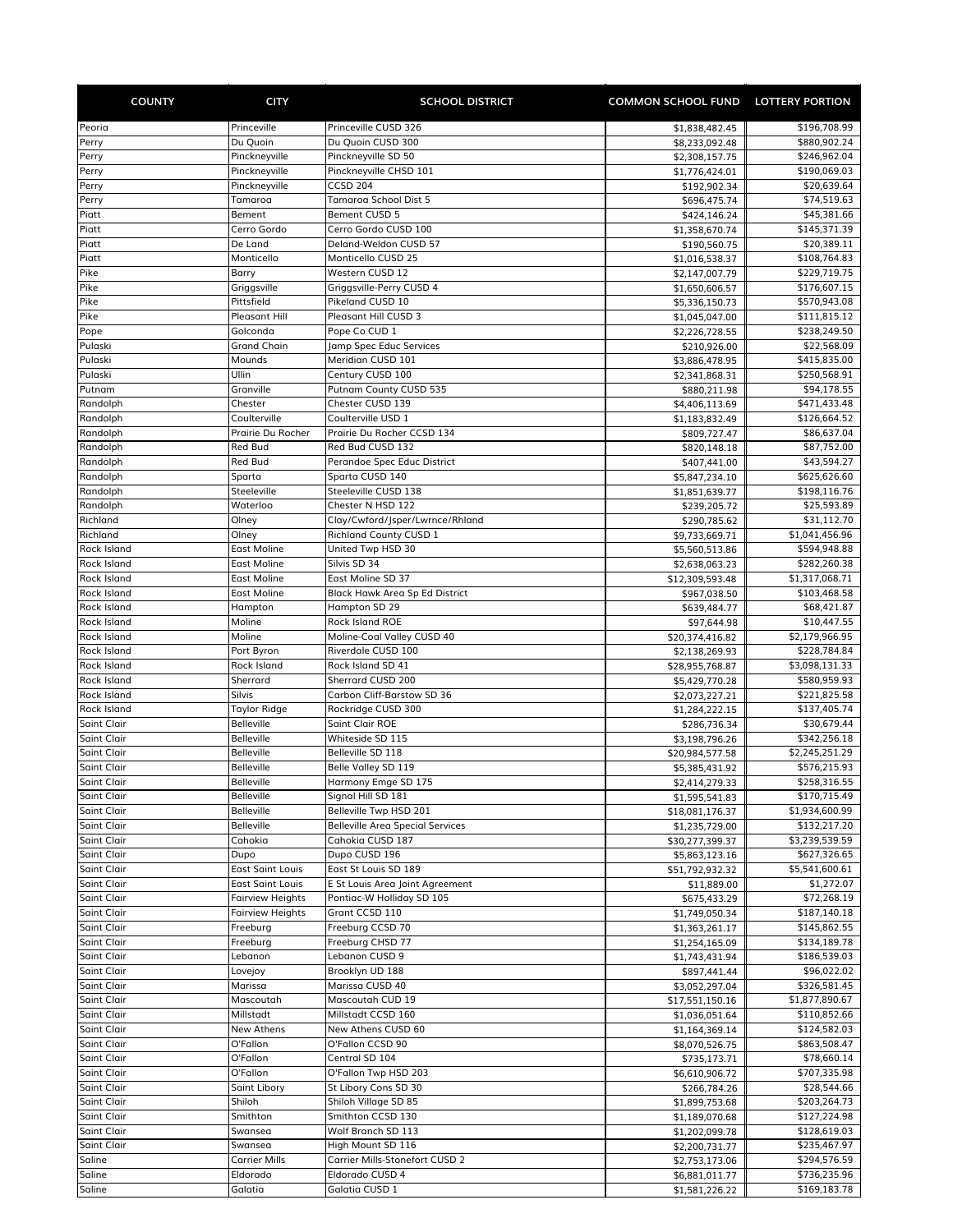| <b>COUNTY</b>                                        | <b>CITY</b>                 | <b>SCHOOL DISTRICT</b>                                        | COMMON SCHOOL FUND LOTTERY PORTION |                              |
|------------------------------------------------------|-----------------------------|---------------------------------------------------------------|------------------------------------|------------------------------|
| Saline                                               | Harrisburg                  | Edw/Glt/Hlt/Hdn/Pop/Sln/Wbh/Wn/Wh ROE                         | \$324,991.01                       | \$34,772.51                  |
| Saline                                               | Harrisburg                  | Harrisburg CUSD 3                                             | \$11,259,540.21                    | \$1,204,717.94               |
| Sangamon                                             | Auburn                      | Auburn CUSD 10                                                | \$5,171,914.53                     | \$553,370.57                 |
| Sangamon                                             | <b>Buffalo</b>              | Tri City CUSD 1                                               | \$1,166,256.20                     | \$124,783.94                 |
| Sangamon                                             | Chatham                     | <b>Ball Chatham CUSD 5</b>                                    | \$7,704,224.96                     | \$824,315.90                 |
| Sangamon<br>Sangamon                                 | New Berlin<br>Pawnee        | New Berlin CUSD 16<br>Pawnee CUSD 11                          | \$765,611.77<br>\$478,371.90       | \$81,916.87<br>\$51,183.55   |
| Sangamon                                             | <b>Pleasant Plains</b>      | <b>Pleasant Plains CUSD 8</b>                                 | \$1,696,736.25                     | \$181,542.81                 |
| Sangamon                                             | Riverton                    | Riverton CUSD 14                                              | \$6,436,554.35                     | \$688,681.10                 |
| Sangamon                                             | Rochester                   | Rochester CUSD 3A                                             | \$7,007,091.73                     | \$749,725.92                 |
| Sangamon                                             | Springfield                 | Menard/Sangamon ROE                                           | \$447,543.66                       | \$47,885.07                  |
| Sangamon                                             | Springfield                 | Sangamon Area Spec Ed Dist                                    | \$1,388,338.50                     | \$148,545.70                 |
| Sangamon                                             | Springfield                 | Springfield SD 186                                            | \$47,945,093.82                    | \$5,129,899.95               |
| Sangamon                                             | Williamsville               | Williamsville CUSD 15                                         | \$4,374,530.80                     | \$468,054.26                 |
| Schuyler<br>Scott                                    | Rushville<br><b>Bluffs</b>  | Schuyler-Industry CUSD 5<br>Scott-Morgan CUSD 2               | \$3,678,602.70                     | \$393,593.22<br>\$96,477.70  |
| Scott                                                | Winchester                  | Winchester CUSD 1                                             | \$901,700.30<br>\$2,811,906.04     | \$300,860.75                 |
| Shelby                                               | Assumption                  | Central A & M CUD 21                                          | \$2,368,107.79                     | \$253,376.42                 |
| Shelby                                               | Cowden                      | Cowden-Herrick CUSD 3A                                        | \$2,359,465.99                     | \$252,451.78                 |
| Shelby                                               | Shelbyville                 | Shelbyville CUSD 4                                            | \$4,445,269.84                     | \$475,623.00                 |
| Shelby                                               | Strasburg                   | Stewardson-Strasburg CUD 5A                                   | \$1,286,142.29                     | \$137,611.19                 |
| Shelby                                               | Windsor                     | Windsor CUSD 1                                                | \$1,299,506.70                     | \$139,041.12                 |
| Stark                                                | <b>Bradford</b>             | <b>Bradford CUSD 1</b>                                        | \$262,098.51                       | \$28,043.31                  |
| <b>Stark</b>                                         | Wyoming                     | Stark County CUSD 100                                         | \$1,444,973.65                     | \$154,605.40                 |
| <b>State Of Illinois</b><br><b>State Of Illinois</b> | Normal<br>Urbana            | <b>ISU Laboratory Schools</b><br>University of III Lab School | \$6,057,873.63                     | \$648,164.04<br>\$209,288.67 |
| Stephenson                                           | Dakota                      | Dakota CUSD 201                                               | \$1,956,054.67<br>\$2,542,879.97   | \$272,076.22                 |
| Stephenson                                           | Freeport                    | Freeport SD 145                                               | \$21,731,524.16                    | \$2,325,171.06               |
| Stephenson                                           | Lena                        | Lena Winslow CUSD 202                                         | \$2,356,034.05                     | \$252,084.58                 |
| Stephenson                                           | Orangeville                 | Orangeville CUSD 203                                          | \$1,099,571.24                     | \$117,648.96                 |
| Stephenson                                           | Pearl City                  | Pearl City CUSD 200                                           | \$1,674,653.29                     | \$179,180.04                 |
| Tazewell                                             | Creve Coeur                 | Creve Coeur SD 76                                             | \$3,729,220.32                     | \$399,009.07                 |
| Tazewell                                             | Delavan                     | Delavan CUSD 703                                              | \$1,136,172.83                     | \$121,565.16                 |
| Tazewell                                             | East Peoria                 | Robein SD 85                                                  | \$252,591.82                       | \$27,026.14                  |
| Tazewell                                             | East Peoria                 | East Peoria SD 86                                             | \$2,375,004.50                     | \$254,114.33                 |
| Tazewell                                             | East Peoria                 | East Peoria CHSD 309                                          | \$1,349,990.88                     | \$144,442.69                 |
| Tazewell                                             | Mackinaw                    | Deer Creek-Mackinaw CUSD 701                                  | \$3,545,449.43                     | \$379,346.44                 |
| Tazewell<br>Tazewell                                 | Manito                      | Spring Lake CCSD 606<br>N Pekin & Marquette Hght SD 102       | \$248,090.05                       | \$26,544.47<br>\$258,588.77  |
| Tazewell                                             | Marquette Heights<br>Morton | Morton CUSD 709                                               | \$2,416,823.55<br>\$2,339,974.16   | \$250,366.25                 |
| Tazewell                                             | Pekin                       | Mason/Tazewell/Woodford ROE                                   | \$347,712.70                       | \$37,203.63                  |
| Tazewell                                             | Pekin                       | Rankin CSD 98                                                 | \$407,188.65                       | \$43,567.27                  |
| Tazewell                                             | Pekin                       | Pekin PSD 108                                                 | \$11,024,683.90                    | \$1,179,589.42               |
| Tazewell                                             | Pekin                       | Pekin CSD 303                                                 | \$4,328,254.97                     | \$463,102.96                 |
| Tazewell                                             | Pekin                       | Tazewell-Mason Cntys Sp Ed Assoc                              | \$407,592.50                       | \$43,610.48                  |
| Tazewell                                             | South Pekin                 | South Pekin SD 137                                            | \$1,507,221.02                     | \$161,265.57                 |
| Tazewell                                             | Tremont                     | Tremont CUSD 702                                              | \$2,359,785.75                     | \$252,486.00                 |
| Tazewell                                             | Washington                  | District 50 Schools                                           | \$3,592,843.96                     | \$384,417.44                 |
| Tazewell                                             | Washington                  | Central SD 51                                                 | \$2,586,661.15                     | \$276,760.60                 |
| <b>Tazewell</b>                                      | Washington                  | Washington SD 52                                              | \$2,952,042.82                     | \$315,854.72<br>\$317,903.88 |
| Tazewell<br>Union                                    | Washington<br>Anna          | <b>Washington CHSD 308</b><br>Anna CCSD 37                    | \$2,971,194.69<br>\$3,289,909.89   | \$352,004.91                 |
| Union                                                | Anna                        | Anna Jonesboro CHSD 81                                        | \$2,435,332.16                     | \$260,569.11                 |
| Union                                                | Buncombe                    | Lick Creek CCSD 16                                            | \$455,339.83                       | \$48,719.22                  |
| Union                                                | Cobden                      | Cobden SUD 17                                                 | \$3,345,061.24                     | \$357,905.85                 |
| Union                                                | Dongola                     | Dongola USD 66                                                | \$1,592,478.04                     | \$170,387.67                 |
| Union                                                | Jonesboro                   | County of Union Sch Dist No43                                 | \$2,432,959.25                     | \$260,315.22                 |
| Union                                                | <b>Wolf Lake</b>            | Shawnee CUSD 84                                               | \$872,523.26                       | \$93,355.89                  |
| Vermilion                                            | Armstrong                   | Armstrong-Ellis Cons SD 61                                    | \$90,090.69                        | \$9,639.28                   |
| Vermilion                                            | Armstrong                   | Armstrong Twp HSD 225                                         | \$49,522.01                        | \$5,298.62                   |
| Vermilion                                            | <b>Bismarck</b>             | <b>Bismarck Henning CUSD</b>                                  | \$2,878,957.10                     | \$308,034.89                 |
| Vermilion<br>Vermilion                               | Catlin<br>Danville          | Salt Fork Community Unit District 512<br>Vermilion ROE        | \$2,617,000.17                     | \$280,006.73<br>\$10,815.38  |
| Vermilion                                            | Danville                    | Danville CCSD 118                                             | \$101,082.71<br>\$36,826,200.37    | \$3,940,230.55               |
| Vermilion                                            | Danville                    | Vermilion Assoc for Spec Educ                                 | \$352,214.00                       | \$37,685.24                  |
| Vermilion                                            | Georgetown                  | Georgetown-Ridge Farm CUD 4                                   | \$5,898,448.93                     | \$631,106.34                 |
| Vermilion                                            | Hoopeston                   | Hoopeston Area CUSD 11                                        | \$7,169,969.07                     | \$767,153.03                 |
| Vermilion                                            | Oakwood                     | Oakwood CUSD 76                                               | \$4,060,426.88                     | \$434,446.61                 |
| Vermilion                                            | Potomac                     | Potomac CUSD 10                                               | \$999,901.49                       | \$106,984.77                 |
| Vermilion                                            | Rossville                   | Rossville-Alvin CUSD 7                                        | \$1,827,016.80                     | \$195,482.22                 |
| Vermilion                                            | Westville                   | Westville CUSD 2                                              | \$7,910,936.94                     | \$846,433.11                 |
| Wabash                                               | Allendale                   | Allendale CCSD 17                                             | \$807,590.38                       | \$86,408.38                  |
| Wabash                                               | <b>Mount Carmel</b>         | Wabash CUSD 348                                               | \$5,801,568.05                     | \$620,740.55                 |
| Warren                                               | Monmouth                    | Henderson/Knox/Mercer/Warren ROE                              | \$401,467.59                       | \$42,955.15                  |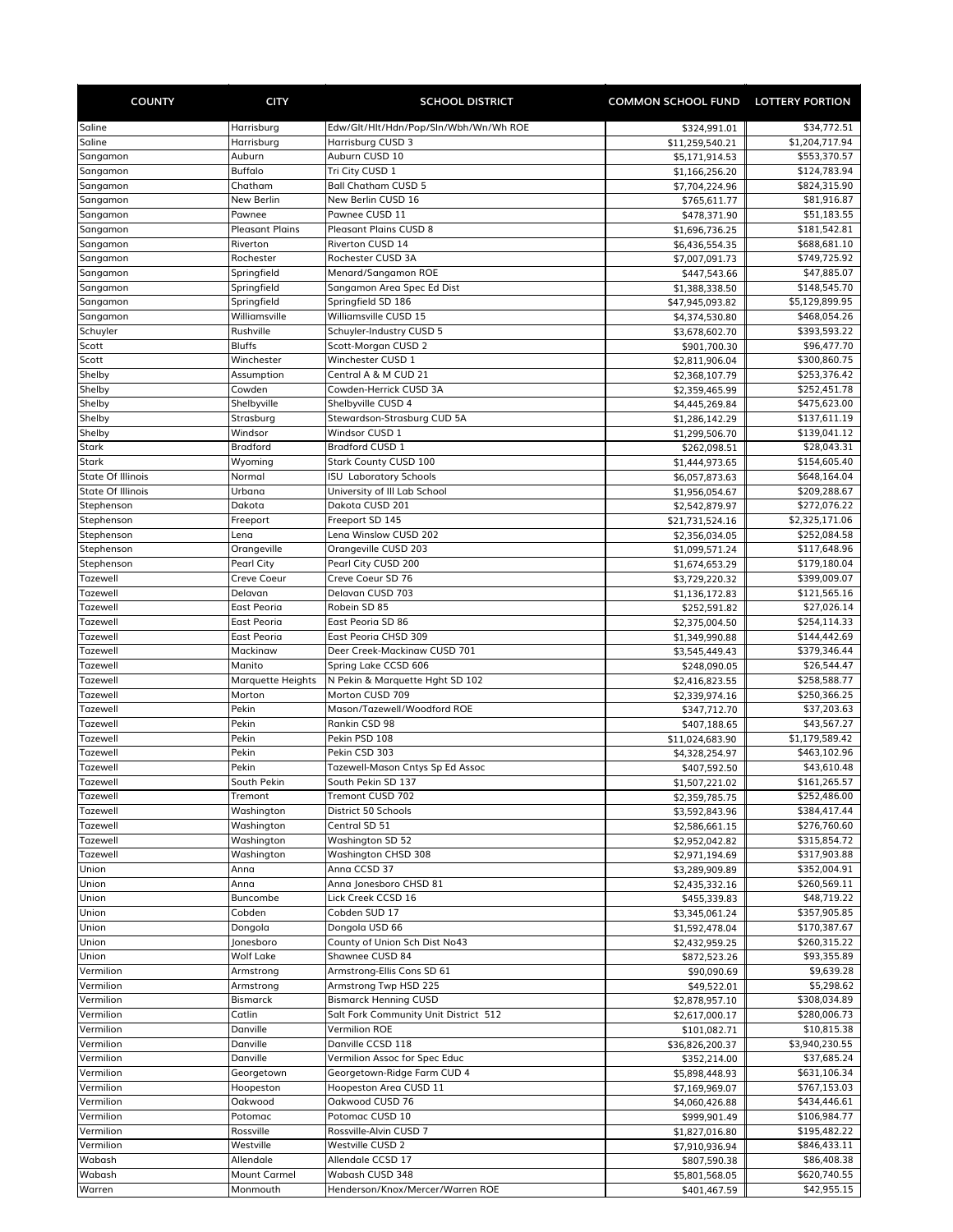| <b>COUNTY</b>            | <b>CITY</b>                            | <b>SCHOOL DISTRICT</b>                            | <b>COMMON SCHOOL FUND LOTTERY PORTION</b> |                                |
|--------------------------|----------------------------------------|---------------------------------------------------|-------------------------------------------|--------------------------------|
| Warren                   | Monmouth                               | Monmouth-Roseville CUSD 238                       | \$9,045,256.33                            | \$967,799.96                   |
| Warren                   | Monmouth                               | United CUSD 304                                   | \$1,420,010.02                            | \$151,934.41                   |
| Washington               | Ashley                                 | Ashley CCSD 15                                    | \$565,163.53                              | \$60,469.84                    |
| Washington               | Irvington                              | Irvington CCSD 11                                 | \$220,414.77                              | \$23,583.35                    |
| Washington               | Nashville                              | Nashville CCSD 49                                 | \$957,929.31                              | \$102,493.94                   |
| Washington               | Nashville                              | Nashville CHSD 99                                 | \$1,033,316.44                            | \$110,560.01                   |
| Washington<br>Washington | Oakdale<br>Okawville                   | Oakdale CCSD 1<br>West Washington Co CUD 10       | \$333,962.91<br>\$2,427,636.83            | \$35,732.46<br>\$259,745.74    |
| Wayne                    | Cisne                                  | North Wayne CUSD 200                              | \$1,889,178.63                            | \$202,133.24                   |
| Wayne                    | Fairfield                              | New Hope CCSD 6                                   | \$899,272.20                              | \$96,217.90                    |
| Wayne                    | Fairfield                              | Jasper CCSD 17                                    | \$1,030,868.72                            | \$110,298.11                   |
| Wayne                    | Fairfield                              | Fairfield PSD 112                                 | \$3,457,818.91                            | \$369,970.39                   |
| Wayne                    | Fairfield                              | Fairfield Comm H S Dist 225                       | \$2,390,183.80                            | \$255,738.45                   |
| Wayne                    | Geff                                   | Geff CCSD 14                                      | \$696,596.00                              | \$74,532.50                    |
| Wayne<br>White           | Wayne City<br>Carmi                    | Wayne City CUSD 100<br>Carmi-White County CUSD 5  | \$2,476,286.15<br>\$5,455,464.21          | \$264,950.99<br>\$583,709.06   |
| White                    | Grayville                              | Grayville CUSD 1                                  | \$1,575,413.78                            | \$168,561.88                   |
| White                    | Norris City                            | Norris City-Omaha-Enfield CUSD 3                  | \$3,588,217.60                            | \$383,922.44                   |
| White                    | Norris City                            | Wabash & Ohio Valley Sp Ed Dist                   | \$701,276.00                              | \$75,033.24                    |
| Whiteside                | Erie                                   | Erie CUSD 1                                       | \$414,121.88                              | \$44,309.10                    |
| Whiteside                | Fulton                                 | River Bend CUSD 2                                 | \$2,631,598.42                            | \$281,568.68                   |
| Whiteside                | Morrison                               | Morrison CUSD 6                                   | \$3,073,683.93                            | \$328,869.75                   |
| Whiteside                | Prophetstown                           | Prophetstown-Lyndon-Tampico CUSD3                 | \$2,701,834.73                            | \$289,083.63                   |
| Whiteside<br>Whiteside   | <b>Rock Falls</b><br><b>Rock Falls</b> | Rock Falls ESD 13<br>East Coloma - Nelson CESD 20 | \$6,805,017.57<br>\$777,395.91            | \$728,104.93<br>\$83,177.71    |
| Whiteside                | <b>Rock Falls</b>                      | Montmorency CCSD 145                              | \$948,482.80                              | \$101,483.21                   |
| Whiteside                | <b>Rock Falls</b>                      | Rock Falls Twp HSD 301                            | \$3,506,188.53                            | \$375,145.71                   |
| Whiteside                | Sterling                               | <b>Bi-County Special Educ Coop</b>                | \$567,593.00                              | \$60,729.79                    |
| Whiteside                | Sterling                               | Sterling CUSD 5                                   | \$13,284,378.28                           | \$1,421,366.11                 |
| Will                     | Beecher                                | Beecher CUSD 200U                                 | \$1,811,128.55                            | \$193,782.25                   |
| Will                     | Braidwood                              | Reed Custer CUSD 255U                             | \$1,169,351.42                            | \$125,115.11                   |
| Will                     | Channahon                              | Channahon SD 17                                   | \$556,966.98                              | \$59,592.85                    |
| Will<br>Will             | Crest Hill<br>Crest Hill               | Chaney-Monge SD 88<br>Richland GSD 88A            | \$2,615,432.14                            | \$279,838.96<br>\$114,765.00   |
| Will                     | Crete                                  | Crete Monee CUSD 201U                             | \$1,072,617.15<br>\$16,511,350.06         | \$1,766,636.94                 |
| Will                     | Elwood                                 | Elwood CCSD 203                                   | \$296,496.16                              | \$31,723.70                    |
| Will                     | Frankfort                              | Frankfort CCSD 157C                               | \$1,852,193.71                            | \$198,176.03                   |
| Will                     | Frankfort                              | Summit Hill SD 161                                | \$2,817,721.94                            | \$301,483.02                   |
| Will                     | Frankfort                              | Lincoln-Way Area Spec Ed JA Dist                  | \$767,627.00                              | \$82,132.49                    |
| Will                     | Homer Glen                             | Homer CCSD 33C                                    | \$3,453,910.90                            | \$369,552.25                   |
| Will                     | Joliet                                 | S Will Co Coop for Spec Ed<br>Laraway CCSD 70C    | \$1,469,848.50                            | \$157,266.89<br>\$107,304.14   |
| Will<br>Will             | Joliet<br>Joliet                       | Union SD 81                                       | \$1,002,886.45<br>\$130,445.23            | \$13,957.03                    |
| Will                     | Joliet                                 | Joliet PSD 86                                     | \$89,636,109.82                           | \$9,590,642.94                 |
| Will                     | Joliet                                 | Joliet Twp HSD 204                                | \$16,470,394.38                           | \$1,762,254.88                 |
| Will                     | Lockport                               | Lockport Area Spec Educ Coop                      | \$322,625.50                              | \$34,519.41                    |
| Will                     | Lockport                               | Fairmont SD 89                                    | \$1,496,150.70                            | \$160,081.10                   |
| Will                     | Lockport                               | Taft SD 90                                        | \$1,068,342.47                            | \$114,307.63                   |
| Will                     | Lockport                               | Lockport SD 91                                    | \$965,640.69                              | \$103,319.02                   |
| Will                     | Lockport                               | Will County SD 92                                 | \$1,440,487.03                            | \$154,125.35                   |
| Will<br>Will             | Lockport<br>Manhattan                  | Lockport Twp HSD 205<br>Manhattan SD 114          | \$3,260,031.04<br>\$3,518,585.22          | \$348,808.02<br>\$376,472.10   |
| Will                     | Mokena                                 | Mokena SD 159                                     | \$1,385,310.60                            | \$148,221.73                   |
| Will                     | New Lenox                              | Will ROE                                          | \$764,835.61                              | \$81,833.82                    |
| Will                     | New Lenox                              | New Lenox SD 122                                  | \$4,894,589.49                            | \$523,698.10                   |
| Will                     | New Lenox                              | Lincoln Way CHSD 210                              | \$7,933,985.15                            | \$848,899.16                   |
| Will                     | Peotone                                | Peotone CUSD 207U                                 | \$1,527,859.79                            | \$163,473.82                   |
| Will                     | Plainfield                             | Troy CCSD 30C                                     | \$4,825,249.06                            | \$516,279.00                   |
| Will                     | Plainfield                             | Plainfield SD 202                                 | \$91,489,725.46                           | \$9,788,971.11                 |
| Will<br>Will             | Rockdale<br>Romeoville                 | Rockdale SD 84<br>Valley View CUSD 365U           | \$661,984.89                              | \$70,829.28<br>\$5,044,452.75  |
| Will                     | Wilmington                             | Wilmington CUSD 209U                              | \$47,146,486.80<br>\$2,475,241.11         | \$264,839.18                   |
| Williamson               | Carterville                            | Carterville CUSD 5                                | \$9,126,009.01                            | \$976,440.12                   |
| Williamson               | Herrin                                 | Herrin CUSD 4                                     | \$13,545,767.71                           | \$1,449,333.55                 |
| Williamson               | Johnston City                          | Johnston City CUSD 1                              | \$6,044,848.32                            | \$646,770.39                   |
| Williamson               | Marion                                 | Marion CUSD 2                                     | \$10,305,022.34                           | \$1,102,589.01                 |
| Williamson               | Marion                                 | Crab Orchard CUSD 3                               | \$2,256,185.92                            | \$241,401.30                   |
| Williamson               | Marion                                 | Williamson Co Spec Educ District                  | \$1,688,926.00                            | \$180,707.15                   |
| Winnebago                | Durand                                 | Durand CUSD 322                                   | \$1,290,655.43                            | \$138,094.07                   |
| Winnebago                | Loves Park                             | Boone/Winnebago ROE                               | \$2,167,584.03                            | \$231,921.32                   |
| Winnebago<br>Winnebago   | <b>Machesney Park</b><br>Pecatonica    | Harlem UD 122<br>Pecatonica CUSD 321              | \$26,111,019.75                           | \$2,793,756.53<br>\$304,150.54 |
| Winnebago                | Rockford                               | Rockford SD 205                                   | \$2,842,653.17<br>\$143,862,104.95        | \$15,392,569.85                |
| Winnebago                | Rockton                                | Rockton SD 140                                    | \$4,468,329.20                            | \$478,090.25                   |